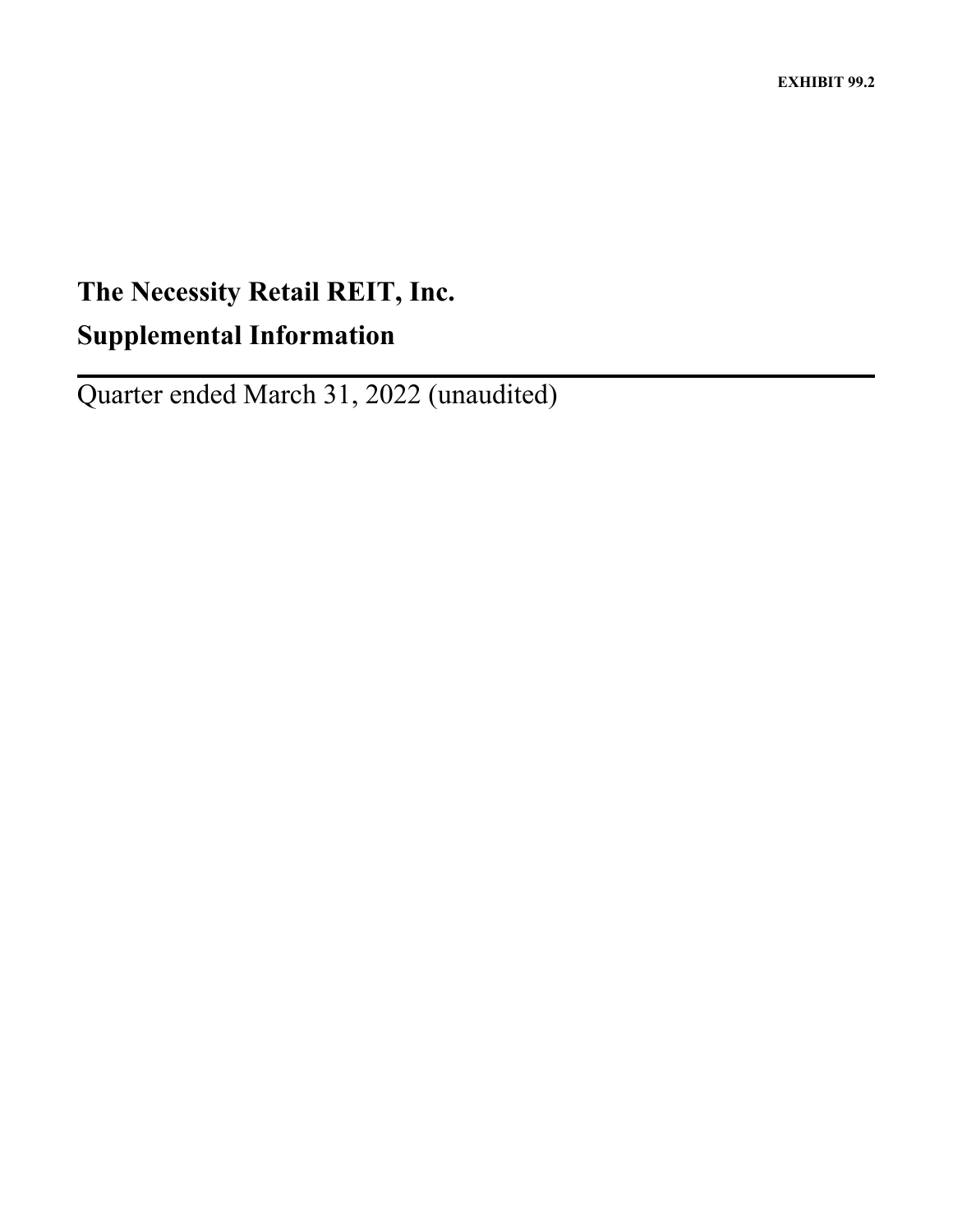**Quarter ended March 31, 2022 (Unaudited)**

## **Table of Contents**

| ×<br>۰.<br>۰. |
|---------------|
|---------------|

| Page |
|------|
| 3    |
| 6    |
| 8    |
| 9    |
| 10   |
| 12   |
| 13   |
| 14   |
| 15   |
| 16   |
| 17   |
|      |

Please note that totals may not add due to rounding.

## **Forward-looking Statements:**

This supplemental package of The Necessity Retail REIT, Inc. (the "Company") includes "forward looking statements. These forward-looking statements involve risks and uncertainties that could cause actual results or events to be materially different. The words "may," "will," "seeks," "anticipates," "believes," "estimates," "expects," "projects," "plans," "intends," "should" and similar expressions are intended to identify forward-looking statements, although not all forward-looking statements contain these identifying words. These forward-looking statements are subject to a number of risks, uncertainties and other factors, many of which are outside of the Company's control, which could cause actual results to differ materially from the results contemplated by the forward-looking statements. These risks and uncertainties include (a) the potential adverse effects of (i) the ongoing global COVID-19 pandemic, including actions taken to contain or treat COVID-19, and (ii) the geopolitical instability due to the ongoing military conflict between Russia and Ukraine, including related sanctions and other penalties imposed by the U.S. and European Union, and other countries, as well as other public and private actors and companies, on the Company, the Company's tenants and the global economy and financial markets, and (b) that any potential future acquisition is subject to market conditions and capital availability and may not be identified or completed on favorable terms, or at all, as well as those risks and uncertainties set forth in the Risk Factors section of the Company's Annual Report on Form 10-K for the year ended December 31, 2021 filed on February 24, 2022 and all other filings with the Securities and Exchange Commission (the "SEC") after that date, as such risks, uncertainties and other important factors may be updated from time to time in the Company's subsequent reports. Further, forward-looking statements speak only as of the date they are made, and the Company undertakes no obligation to update or revise any forward-looking statement to reflect changed assumptions, the occurrence of unanticipated events or changes to future operating results over time, unless required to do so by law.

## **Accounting Treatment of Rent Deferrals/Abatements**

The majority of the concessions granted to the Company's tenants as a result of the COVID-19 pandemic are rent deferrals or temporary rent abatements with the original lease term unchanged and collection of deferred rent deemed probable. The Company's revenue recognition policy requires that it must be probable that the Company will collect virtually all of the lease payments due and does not provide for partial reserves, or the ability to assume partial recovery. In light of the COVID-19 pandemic, the FASB and SEC agreed that for leases where the total lease cash flows will remain substantially the same or less than those after the COVID-19 related effects, companies may choose to forgo the evaluation of the enforceable rights and obligations of the original lease contract as a practical expedient and account for rent concessions as if they were part of the enforceable rights and obligations of the parties under the existing lease contract. As a result, rental revenue used to calculate Net Income and NAREIT FFO (as defined below) has not been, and the Company does not expect it to be, significantly impacted by these types of deferrals. In addition, since the Company currently believes that these deferral amounts are collectable, they have been excluded from the increase in straight-line rent for AFFO (as defined below) purposes the amounts recognized under generally accepted accounting principles ("GAAP") relating to these types of rent deferrals. Conversely, for abatements where contractual rent has been reduced, the reduction is reflected over the remaining lease term for accounting purposes but represents a permanent reduction and the Company has, accordingly, reduced its AFFO.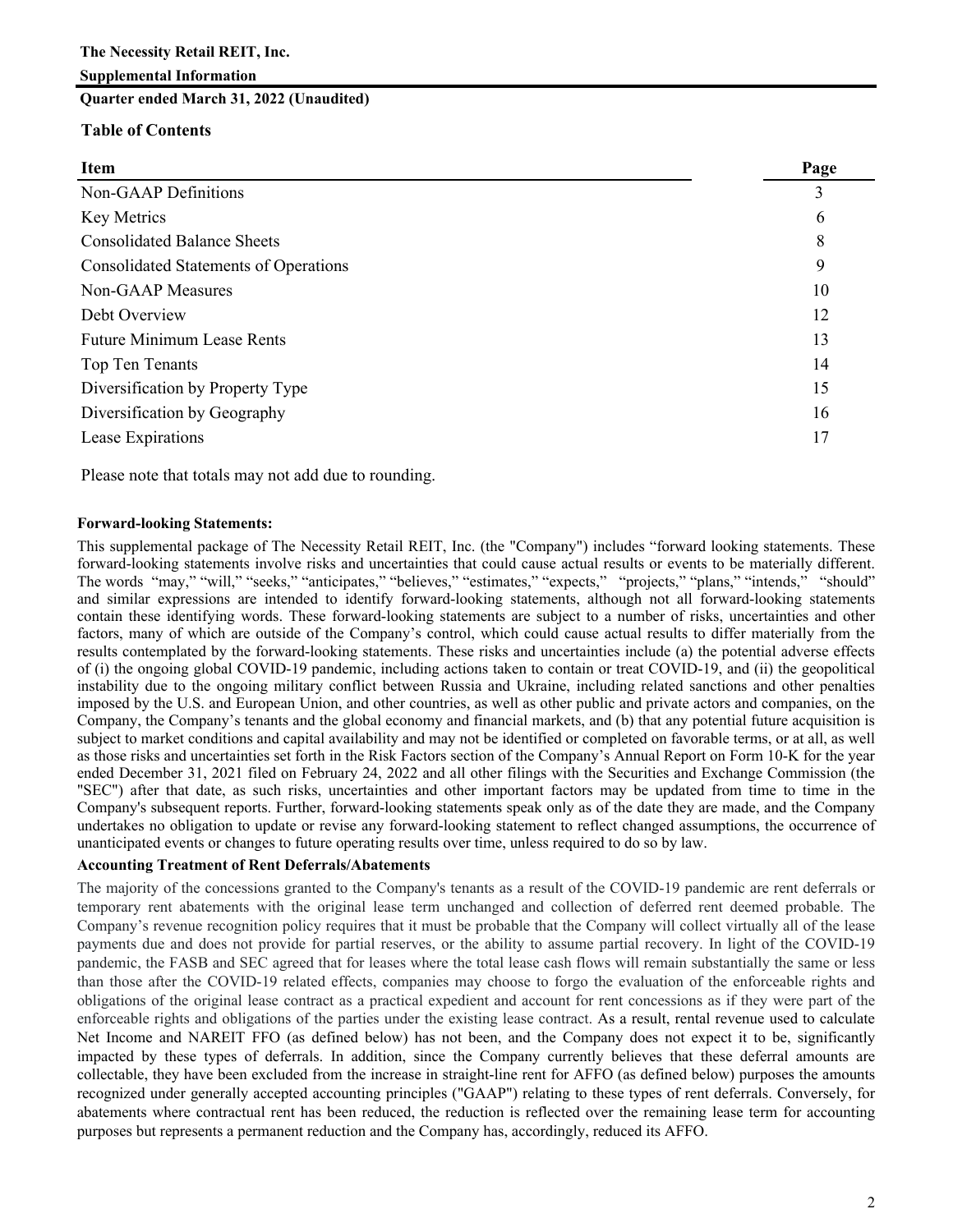#### **Quarter ended March 31, 2022 (Unaudited)**

#### **Non-GAAP Financial Measures**

This section discusses non-GAAP financial measures we use to evaluate our performance, including Funds from Operations ("FFO"), Adjusted Funds from Operations ("AFFO"), Adjusted Earnings before Interest, Taxes, Depreciation and Amortization ("Adjusted EBITDA"), Net Operating Income ("NOI") and Cash Net Operating Income ("Cash NOI"). While NOI is a property-level measure, AFFO is based on total Company performance and therefore reflects the impact of other items not specifically associated with NOI such as, interest expense, general and administrative expenses and operating fees to related parties. Additionally, NOI as defined herein, does not reflect an adjustment for straight-line rent but AFFO does. A description of these non-GAAP measures and reconciliations to the most directly comparable GAAP measure, which is net income (loss), is provided below. Adjustments for unconsolidated partnerships and joint ventures are calculated to exclude the proportionate share of the non-controlling interest to arrive at FFO, AFFO and NOI attributable to stockholders.

#### *Caution on Use of Non-GAAP Measures*

FFO, AFFO, Adjusted EBITDA, NOI and Cash NOI should not be construed to be more relevant or accurate than the current GAAP methodology in calculating net income or in its applicability in evaluating our operating performance. The method utilized to evaluate the value and performance of real estate under GAAP should be construed as a more relevant measure of operational performance and considered more prominently than the non-GAAP measures.

Other REITs may not define FFO in accordance with the current National Association of Real Estate Investment Trusts ("NAREIT"), an industry trade group, definition (as we do), or may interpret the current NAREIT definition differently than we do, or may calculate AFFO differently than we do. Consequently, our presentation of FFO and AFFO may not be comparable to other similarly-titled measures presented by other REITs.

We consider FFO and AFFO useful indicators of our performance. Because FFO and AFFO calculations exclude such factors as depreciation and amortization of real estate assets and gains or losses from sales of operating real estate assets (which can vary among owners of identical assets in similar conditions based on historical cost accounting and useful-life estimates), FFO and AFFO presentations facilitate comparisons of operating performance between periods and between other REITs in our peer group.

As a result, we believe that the use of FFO and AFFO, together with the required GAAP presentations, provide a more complete understanding of our performance, including relative to our peers and a more informed and appropriate basis on which to make decisions involving operating, financing, and investing activities. However, FFO and AFFO are not indicative of cash available to fund ongoing cash needs, including the ability to pay cash dividends. Investors are cautioned that FFO and AFFO should only be used to assess the sustainability of our operating performance excluding these activities, as they exclude certain costs that have a negative effect on our operating performance during the periods in which these costs are incurred.

#### *Funds from Operations and Adjusted Funds from Operations*

#### *Funds from Operations*

Due to certain unique operating characteristics of real estate companies, as discussed below, NAREIT, an industry trade group, has promulgated a performance measure known as FFO, which we believe to be an appropriate supplemental measure to reflect the operating performance of a REIT. FFO is not equivalent to net income or loss as determined under GAAP.

We calculate FFO, a non-GAAP measure, consistent with the standards established over time by the Board of Governors of NAREIT, as restated in a White Paper and approved by the Board of Governors of NAREIT effective in December 2018 (the "White Paper"). The White Paper defines FFO as net income or loss computed in accordance with GAAP, excluding depreciation and amortization related to real estate, gains and losses from sales of certain real estate assets, gains and losses from change in control and impairment write-downs of certain real estate assets and investments in entities when the impairment is directly attributable to decreases in the value of depreciable real estate held by the entity. Adjustments for consolidated, partially-owned entities (including our Operating Partnership) and equity in earnings of unconsolidated affiliates are made to arrive at our proportionate share of FFO attributable to our stockholders. Our FFO calculation complies with NAREIT's definition.

The historical accounting convention used for real estate assets requires straight-line depreciation of buildings and improvements, and straight-line amortization of intangibles, which implies that the value of a real estate asset diminishes predictably over time. We believe that, because real estate values historically rise and fall with market conditions, including inflation, interest rates, unemployment and consumer spending, presentations of operating results for a REIT using historical accounting for depreciation and certain other items may be less informative. Historical accounting for real estate involves the use of GAAP. Any other method of accounting for real estate such as the fair value method cannot be construed to be any more accurate or relevant than the comparable methodologies of real estate valuation found in GAAP. Nevertheless, we believe that the use of FFO, which excludes the impact of real estate related depreciation and amortization, among other things, provides a more complete understanding of our performance to investors and to management, and when compared year over year, reflects the impact on our operations from trends in occupancy rates, rental rates, operating costs, general and administrative expenses, and interest costs, which may not be immediately apparent from net income.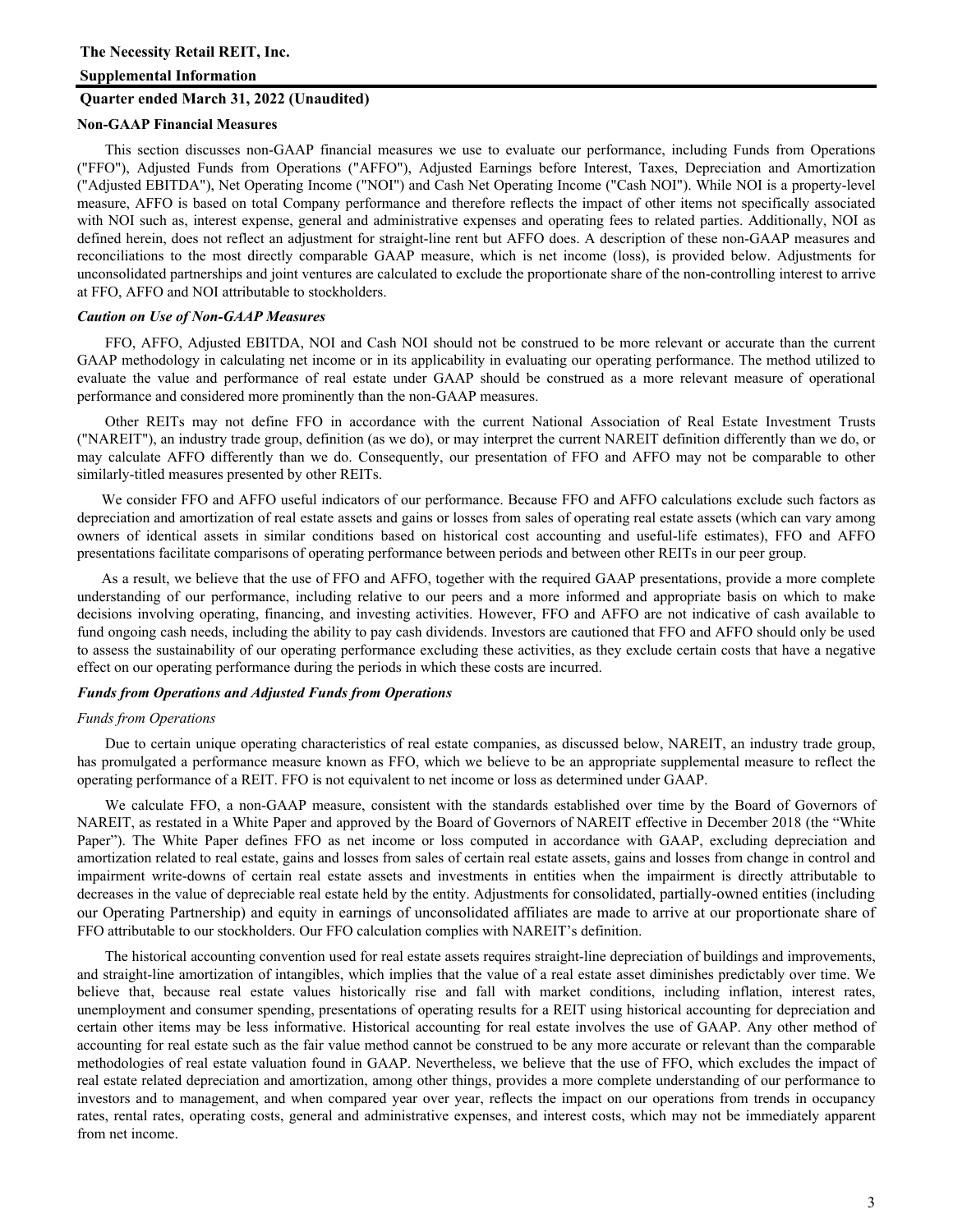## **Supplemental Information**

#### **Quarter ended March 31, 2022 (Unaudited)**

#### *Adjusted Funds from Operations*

In calculating AFFO, we start with FFO, then we exclude certain income or expense items from AFFO that we consider to be more reflective of investing activities, such as non-cash income and expense items and the income and expense effects of other activities that are not a fundamental attribute of our day to day operating business plan, such as amounts related to litigation arising out of the Company's 2017 merger with American Realty Capital - Retail Centers of America, Inc. (the "Merger"). These amounts include legal costs incurred as a result of the litigation, portions of which have been, and may in the future be, reimbursed under insurance policies maintained by us. Insurance reimbursements are deducted from AFFO in the period of reimbursement. We believe that excluding the litigation costs and subsequent insurance reimbursements related to litigation arising out of the Merger helps to provide a better understanding of the operating performance of our business. Other income and expense items also include early extinguishment of debt and unrealized gains and losses, which may not ultimately be realized, such as gains or losses on derivative instruments and gains and losses on investments. In addition, by excluding non-cash income and expense items such as amortization of above-market and below-market lease intangibles, amortization of deferred financing costs, straight-line rent, and share-based compensation related to restricted shares and the multi-year outperformance agreement from AFFO, we believe we provide useful information regarding those income and expense items which have a direct impact on our ongoing operating performance.

In calculating AFFO, we exclude certain expenses which under GAAP are characterized as operating expenses in determining operating net income (loss). All paid and accrued merger, acquisition and transaction related fees and certain other expenses negatively impact our operating performance during the period in which expenses are incurred or properties are acquired will also have negative effects on returns to investors but are not reflective of our on-going performance. In addition, legal fees and expense associated with COVID-19-related lease disputes involving certain tenants negatively impact our operating performance but are not reflective of our on-going performance. Further, under GAAP, certain contemplated non-cash fair value and other non-cash adjustments are considered operating non-cash adjustments to net income (loss). In addition, as discussed above, we view gains and losses from fair value adjustments as items which are unrealized and may not ultimately be realized and not reflective of ongoing operations and are therefore typically adjusted for when assessing operating performance. Excluding income and expense items detailed above from our calculation of AFFO provides information consistent with management's analysis of our operating performance. Additionally, fair value adjustments, which are based on the impact of current market fluctuations and underlying assessments of general market conditions but can also result from operational factors such as rental and occupancy rates, may not be directly related or attributable to our current operating performance. By excluding such changes that may reflect anticipated and unrealized gains or losses, we believe AFFO provides useful supplemental information. By providing AFFO, we believe we are presenting useful information that can be used, among other things, to assess our performance without the impact of transactions or other items that are not related to our portfolio of properties. AFFO presented by us may not be comparable to AFFO reported by other REITs that define AFFO differently. Furthermore, we believe that in order to facilitate a clear understanding of our operating results, AFFO should be examined in conjunction with net income (loss) as presented in our consolidated financial statements. AFFO should not be considered as an alternative to net income (loss) as an indication of our performance or to cash flows as a measure of our liquidity or ability to pay dividends. FFO and AFFO for the three months ended September 30, 2021 includes income from a lease termination fee of \$10.4 million, which is recorded in Revenue from tenants in the consolidated statements of operations.

#### *Adjusted Earnings before Interest, Taxes, Depreciation and Amortization, Net Operating Income and Cash Net Operating Income.*

We believe that Adjusted EBITDA, which is defined as earnings before interest, taxes, depreciation and amortization adjusted for acquisition and transaction-related expenses, other non-cash items such as expense related to our multi-year outperformance agreement with the Advisor and including our pro-rata share from unconsolidated joint ventures, is an appropriate measure of our ability to incur and service debt. Adjusted EBITDA should not be considered as an alternative to cash flows from operating activities, as a measure of our liquidity or as an alternative to net income as an indicator of our operating activities. Other REITs may calculate Adjusted EBITDA differently and our calculation should not be compared to that of other REITs.

NOI is a non-GAAP financial measure used by us to evaluate the operating performance of our real estate. NOI is equal to total revenues, excluding contingent purchase price consideration, less property operating and maintenance expense. NOI excludes all other items of expense and income included in the financial statements in calculating net income (loss). We believe NOI provides useful and relevant information because it reflects only those income and expense items that are incurred at the property level and presents such items on an unleveraged basis. We use NOI to assess and compare property level performance and to make decisions concerning the operations of the properties. Further, we believe NOI is useful to investors as a performance measure because, when compared across periods, NOI reflects the impact on operations from trends in occupancy rates, rental rates, operating expenses and acquisition activity on an unleveraged basis, providing perspective not immediately apparent from net income (loss). NOI excludes certain items included in calculating net income (loss) in order to provide results that are more closely related to a property's results of operations. For example, interest expense is not necessarily linked to the operating performance of a real estate asset. In addition, depreciation and amortization, because of historical cost accounting and useful life estimates, may distort operating performance at the property level. NOI presented by us may not be comparable to NOI reported by other REITs that define NOI differently. We believe that in order to facilitate a clear understanding of our operating results, NOI should be examined in conjunction with net income (loss) as presented in our consolidated financial statements. NOI should not be considered as an alternative to net income (loss) as an indication of our performance or to cash flows as a measure of our liquidity or our ability to pay dividends.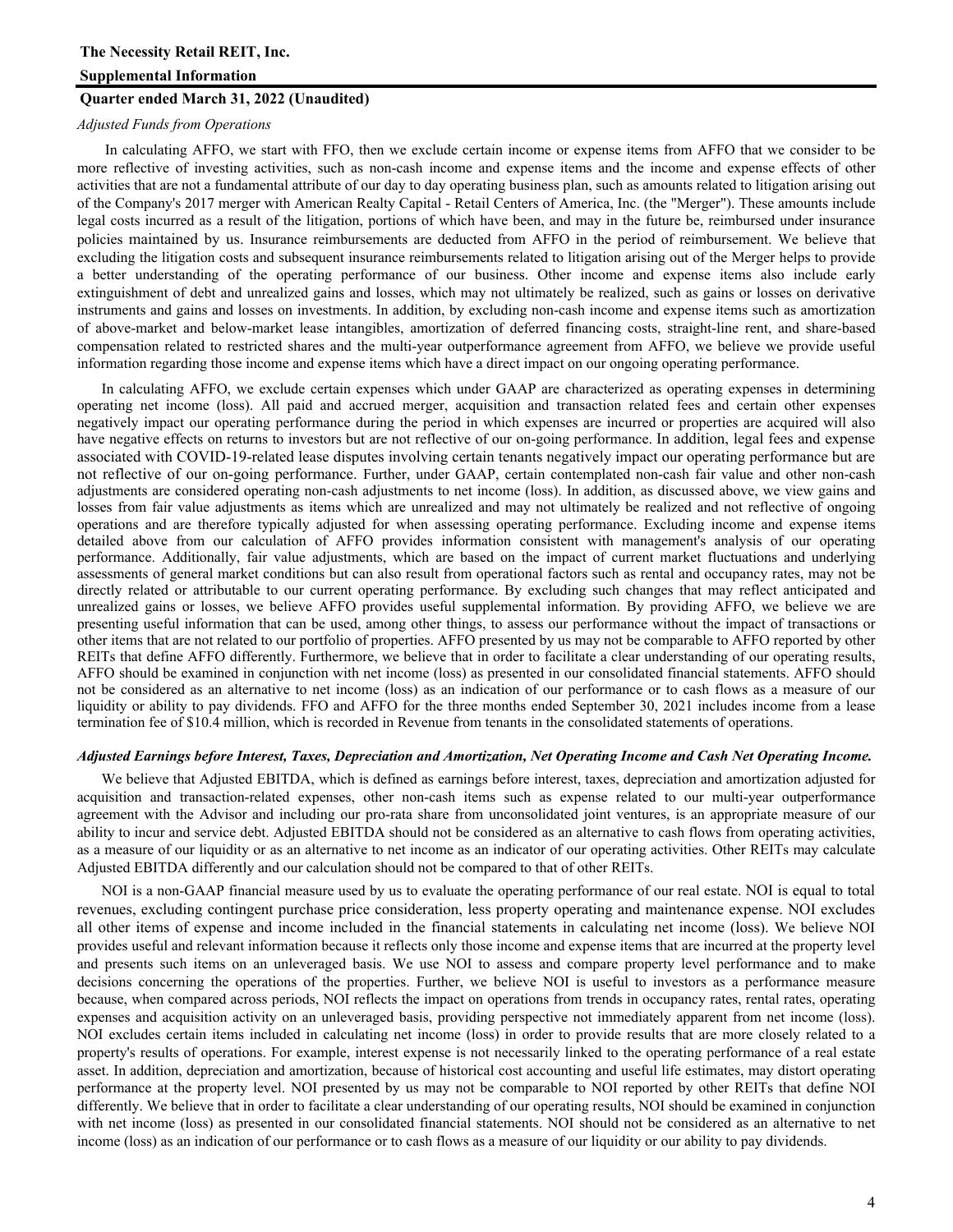#### **Quarter ended March 31, 2022 (Unaudited)**

Cash NOI, is a non-GAAP financial measure that is intended to reflect the performance of our properties. We define Cash NOI as NOI excluding amortization of above/below market lease intangibles and straight-line adjustments that are included in GAAP lease revenues. We believe that Cash NOI is a helpful measure that both investors and management can use to evaluate the current financial performance of our properties and it allows for comparison of our operating performance between periods and to other REITs. Cash NOI should not be considered as an alternative to net income, as an indication of our financial performance, or to cash flows as a measure of liquidity or our ability to fund all needs. The method by which we calculate and present Cash NOI may not be directly comparable to the way other REITs present Cash NOI.

Cash paid for interest is calculated based on the interest expense less non-cash portion of interest expense and amortization of mortgage (discount) premium, net. Management believes that cash paid for interest provides useful information to investors to assess our overall solvency and financial flexibility. Cash paid for interest should not be considered as an alternative to interest expense as determined in accordance with GAAP or any other GAAP financial measures and should only be considered together with and as a supplement to our financial information prepared in accordance with GAAP.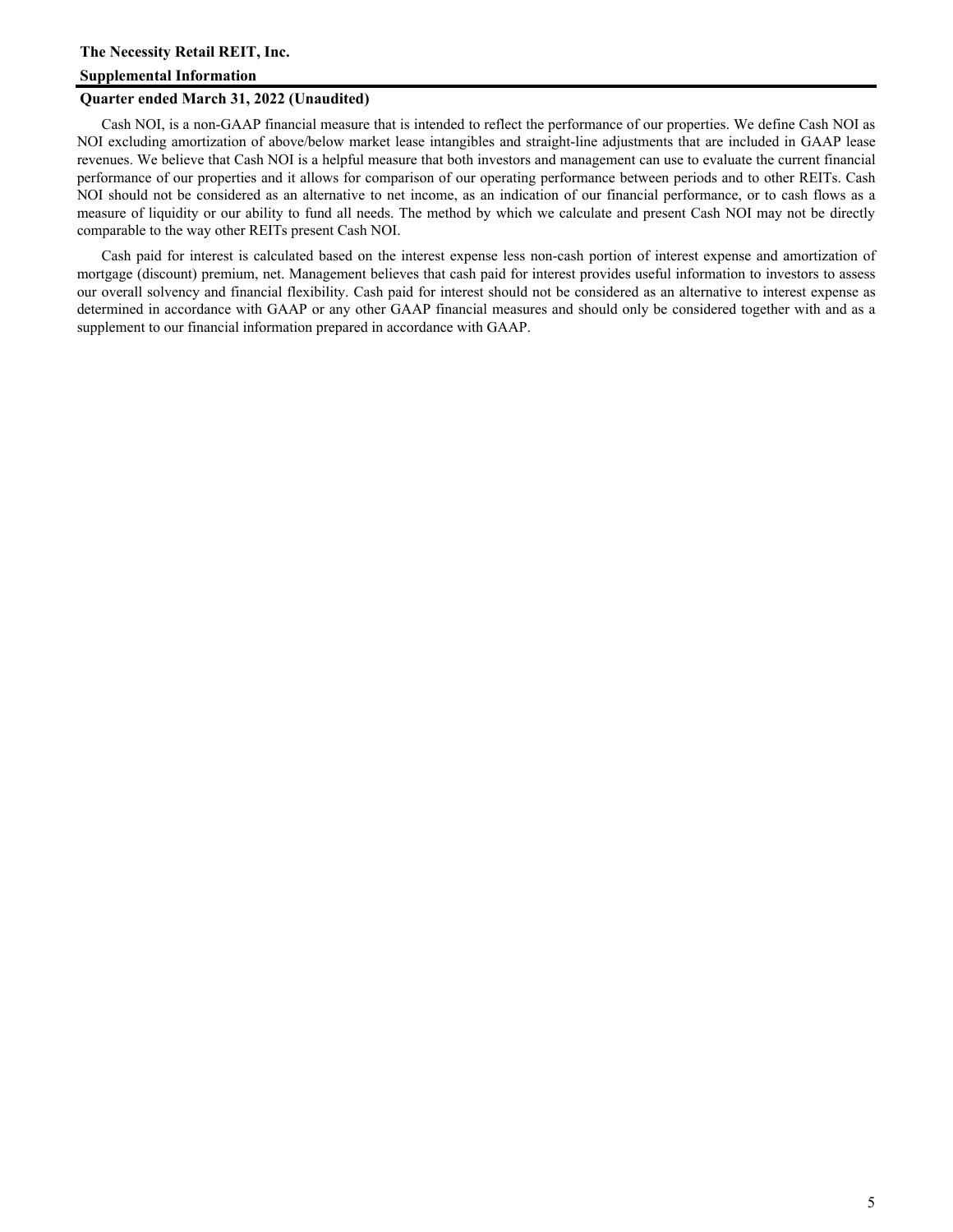#### **Quarter ended March 31, 2022 (Unaudited)**

## **Key Metrics**

## *As of and for the three months ended March 31, 2022*

| <b>Financial Results</b> ( <i>Amounts in thousands, except per share data</i> ) |    |        |  |  |  |  |
|---------------------------------------------------------------------------------|----|--------|--|--|--|--|
| Revenue from tenants                                                            | S  | 94,943 |  |  |  |  |
| Net income attributable to common stockholders                                  |    | 39.934 |  |  |  |  |
| Basic and diluted net income per share attributable to common stockholders      | S  | 0.31   |  |  |  |  |
| Cash NOI $^{[1]}$                                                               | S  | 73,592 |  |  |  |  |
| Adjusted EBITDA <sup>[1]</sup>                                                  | \$ | 61,145 |  |  |  |  |
| AFFO attributable to common stockholders <sup>[1]</sup>                         | S  | 31.751 |  |  |  |  |
| Dividends declared on common stock <sup>[2]</sup>                               |    | 26,677 |  |  |  |  |

| Balance Sheet and Capitalization (Amounts in thousands, except ratios and percentages) |                 |
|----------------------------------------------------------------------------------------|-----------------|
| Gross asset value <sup>[3]</sup>                                                       | \$<br>5,015,902 |
| Net debt [4] [5]                                                                       | \$<br>2,309,155 |
| Total consolidated debt <sup>[5]</sup>                                                 | \$<br>1,891,261 |
| Total assets                                                                           | \$<br>4,331,725 |
| Liquidity <sup>[6]</sup>                                                               | \$<br>254,924   |
|                                                                                        |                 |
| Common shares outstanding as of March 31, 2022                                         | 132,995         |
|                                                                                        |                 |
| Net debt to gross asset value                                                          | 46.0 $%$        |
| Net debt to adjusted EBITDA <sup>[1]</sup> (annualized based on quarterly results)     | $9.4 \times$    |
|                                                                                        |                 |
| Weighted-average interest rate cost [7]                                                | $3.7 \%$        |
| Weighted-average debt maturity (years) <sup>[8]</sup>                                  | 5.3             |
| Interest Coverage Ratio <sup>[9]</sup>                                                 | $2.9 \times$    |

| <b>Real Estate Portfolio</b>                                                     | <b>Single-Tenant</b><br><b>Portfolio</b> |          |     | <b>Multi-Tenant</b><br>Portfolio |     | <b>Total Portfolio</b> |
|----------------------------------------------------------------------------------|------------------------------------------|----------|-----|----------------------------------|-----|------------------------|
| Portfolio Metrics:                                                               |                                          |          |     |                                  |     |                        |
| Real estate investments, at cost (in billions)                                   | \$                                       | 2.4      | \$  | 2.3                              | S   | 4.7                    |
| Number of properties                                                             |                                          | 939      |     | 90                               |     | 1,029                  |
| Square footage (in millions)                                                     |                                          | 12.2     |     | 14.0                             |     | 26.2                   |
| Annualized straight-line rent (in millions) <sup>[10]</sup>                      | \$                                       | 185.5    | \$. | 160.5                            | \$. | 346.0                  |
| Annualized straight-line rent per leased square foot                             | \$                                       | 15.9     | \$  | 13.1                             | S   | 14.5                   |
| Occupancy <sup>[11]</sup>                                                        |                                          | 95.7%    |     | 87.6 %                           |     | 91.4 %                 |
| Weighted-average remaining lease term (years) $[12]$                             |                                          | 10.0     |     | 4.6                              |     | 7.4                    |
| $%$ investment grade $[13]$                                                      |                                          | 53.9 %   |     | N/A                              |     | N/A                    |
| % of anchor tenants in multi-tenant portfolio that are investment grade [13][14] |                                          | N/A      |     | 38.1 %                           |     | N/A                    |
| % of leases with rent escalators <sup>[15]</sup>                                 |                                          | $82.5\%$ |     | 43.3 $%$                         |     | 64.4 %                 |
| Average annual rent escalator <sup>[15]</sup>                                    |                                          | $1.3\%$  |     | $0.7\%$                          |     | $1.0\%$                |

[1] This Non-GAAP metric is reconciled below.

——

- [2] Represents dividends declared on shares of the Company's common stock payable to holders of record on the applicable record date.
- [3] Defined as total assets plus accumulated depreciation and amortization as of March 31, 2022.
- [4] Represents total debt outstanding less cash and cash equivalents.
- [5] Excludes the effect of deferred financing costs, net and mortgage premiums, net.
- [6] Liquidity includes cash and cash equivalents of \$82.1 million as of March 31, 2022, and \$172.8 million available for future borrowings under the Company's credit facility.
- [7] Weighted based on the outstanding principal balance of the debt as of March 31, 2022.
- [8] Weighted based on the outstanding principal balance of the debt as of March 31, 2022 and does not reflect any changes to maturity dates subsequent to March 31, 2022.
- [9] The interest coverage ratio is calculated by dividing adjusted EBITDA for the applicable quarter by cash paid for interest (calculated based on the interest expense less non-cash portion of interest expense and amortization of mortgage (discount) premium, net). Management believes that Interest Coverage Ratio is a useful supplemental measure of our ability to service our debt obligations. Adjusted EBITDA and cash paid for interest are Non-GAAP metrics and are reconciled below.

[10] Calculated using the most recent available lease terms as of March 31, 2022.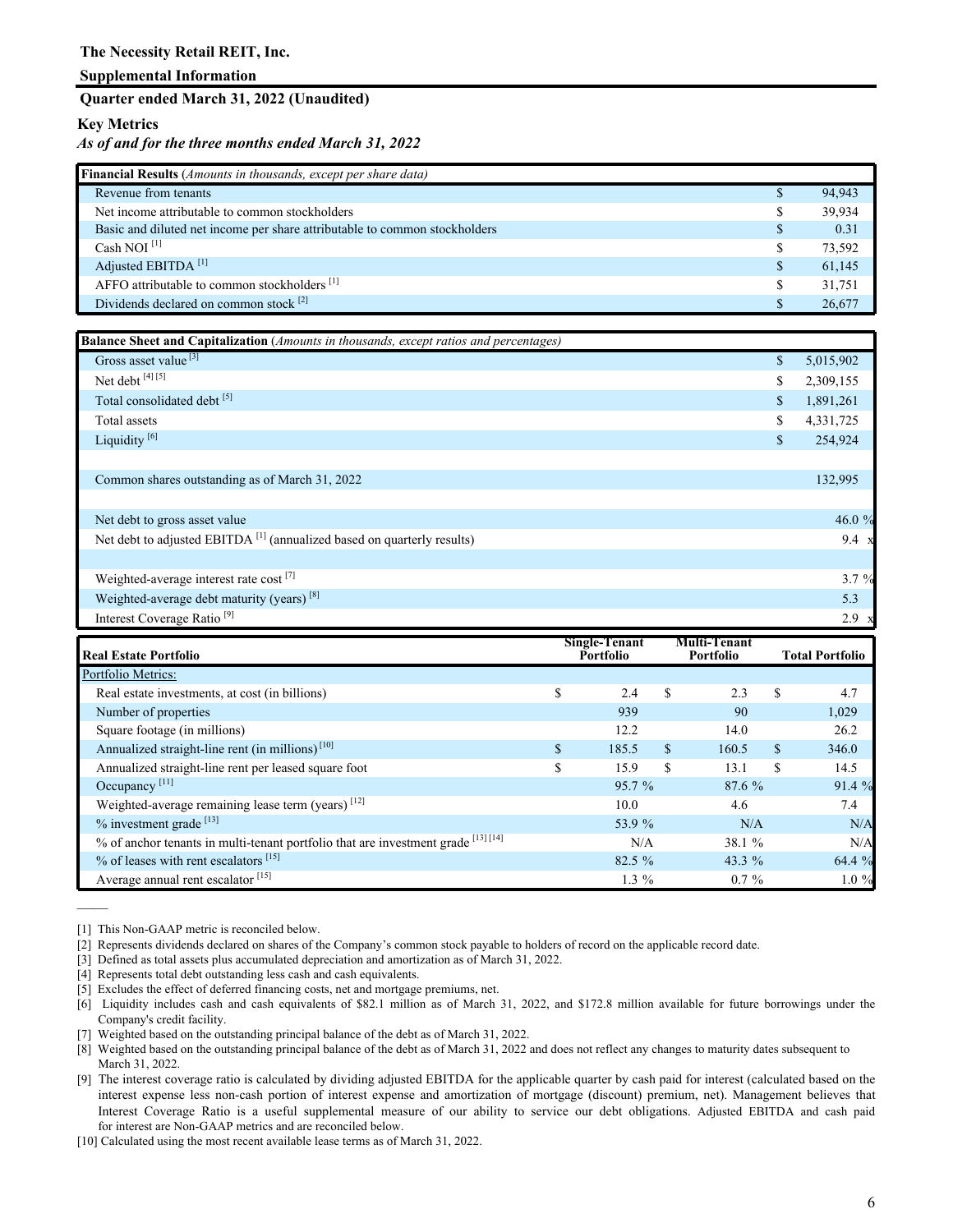## **Supplemental Information**

#### **Quarter ended March 31, 2022 (Unaudited)**

- [11] Only includes leases which have commenced and were taken possession by the tenant as of March 31, 2022.
- [12] The weighted-average remaining lease term (years) is based on annualized straight-line rent.
- [13] As used herein, investment grade includes both actual investment grade ratings of the tenant or guarantor, if available, or implied investment grade. Implied investment grade may include actual ratings of tenant parent, guarantor parent (regardless of whether or not the parent has guaranteed the tenant's obligation under the lease) or by using a proprietary Moody's analytical tool, which generates an implied rating by measuring a company's probability of default. The term "parent" for these purposes includes any entity, including any governmental entity, owning more than 50% of the voting stock in a tenant. Ratings information is as of March 31, 2022. The weighted averages are based on straight-line rent. Single-tenant portfolio tenants are 41.0% actual investment grade rated and 12.9% implied investment grade rated.
- [14] Anchor tenants are defined as tenants that occupy over 10,000 square feet of one of the Company's multi-tenant properties. Anchor tenants are 26.8% actual investment grade rated and 11.3% implied investment grade rated.
- [15] Based on annualized straight-line rent as of March 31, 2022. Contractual rent increases include fixed percent or actual increases, or CPI-indexed increases.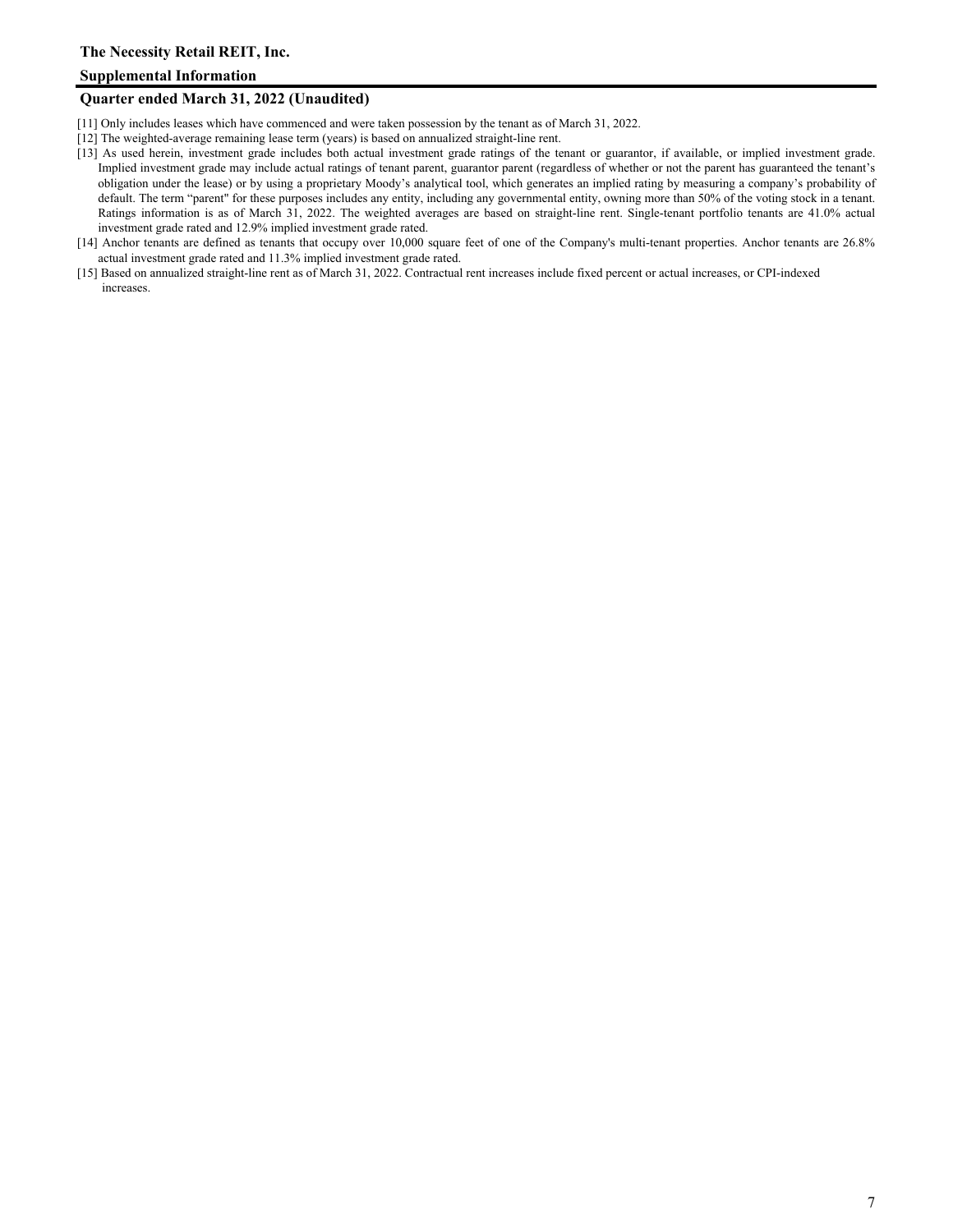## **Supplemental Information**

## **Quarter ended March 31, 2022**

## **Consolidated Balance Sheets**

*Amounts in thousands, except share and per share data*

|                                                                                                                                                                                                                                                   |               | March 31,<br>2022 |    | December 31,<br>2021 |
|---------------------------------------------------------------------------------------------------------------------------------------------------------------------------------------------------------------------------------------------------|---------------|-------------------|----|----------------------|
|                                                                                                                                                                                                                                                   |               | (Unaudited)       |    |                      |
| <b>ASSETS</b>                                                                                                                                                                                                                                     |               |                   |    |                      |
| Real estate investments, at cost:                                                                                                                                                                                                                 |               |                   |    |                      |
| Land                                                                                                                                                                                                                                              | $\mathsf{\$}$ | 880,799           | -S | 729,048              |
| Buildings, fixtures and improvements                                                                                                                                                                                                              |               | 3,307,831         |    | 2,729,719            |
| Acquired intangible lease assets                                                                                                                                                                                                                  |               | 553,854           |    | 402,673              |
| Total real estate investments, at cost                                                                                                                                                                                                            |               | 4,742,484         |    | 3,861,440            |
| Less: accumulated depreciation and amortization                                                                                                                                                                                                   |               | (684, 177)        |    | (654, 667)           |
| Total real estate investments, net                                                                                                                                                                                                                |               | 4,058,307         |    | 3,206,773            |
| Cash and cash equivalents                                                                                                                                                                                                                         |               | 82,106            |    | 214,853              |
| Restricted cash                                                                                                                                                                                                                                   |               | 15,131            |    | 21,996               |
| Deposits for real estate investments                                                                                                                                                                                                              |               | 40,331            |    | 41,928               |
| Deferred costs, net                                                                                                                                                                                                                               |               | 20,599            |    | 25,587               |
| Straight-line rent receivable                                                                                                                                                                                                                     |               | 63,608            |    | 70,789               |
| Operating lease right-of-use assets                                                                                                                                                                                                               |               | 18,070            |    | 18,194               |
| Prepaid expenses and other assets                                                                                                                                                                                                                 |               | 33,573            |    | 26,877               |
| Assets held for sale                                                                                                                                                                                                                              |               |                   |    | 187,213              |
| <b>Total assets</b>                                                                                                                                                                                                                               | \$            | 4,331,725         | \$ | 3,814,210            |
|                                                                                                                                                                                                                                                   |               |                   |    |                      |
| <b>LIABILITIES, MEZZANINE EQUITY AND EQUITY</b>                                                                                                                                                                                                   |               |                   |    |                      |
| Mortgage notes payable, net                                                                                                                                                                                                                       | \$            | 1,476,577         | -S | 1,464,930            |
| Credit facility                                                                                                                                                                                                                                   |               | 378,000           |    |                      |
| Senior notes, net                                                                                                                                                                                                                                 |               | 491,338           |    | 491,015              |
| Below market lease liabilities, net                                                                                                                                                                                                               |               | 118,957           |    | 78,073               |
| Accounts payable and accrued expenses (including \$1,779 and \$1,016 due to related parties as of March 31, 2022 and<br>December 31, 2021, respectively)                                                                                          |               | 33,143            |    | 32,907               |
| Operating lease liabilities                                                                                                                                                                                                                       |               | 19,180            |    | 19,195               |
| Derivative liabilities, at fair value                                                                                                                                                                                                             |               |                   |    | 2,250                |
| Deferred rent and other liabilities                                                                                                                                                                                                               |               | 7,223             |    | 9,524                |
| Dividends payable                                                                                                                                                                                                                                 |               | 6,014             |    | 6,038                |
| <b>Total liabilities</b>                                                                                                                                                                                                                          |               | 2,530,432         |    | 2,103,932            |
|                                                                                                                                                                                                                                                   |               |                   |    |                      |
| <b>Mezzanine Equity:</b>                                                                                                                                                                                                                          |               |                   |    |                      |
| Shares subject to repurchase                                                                                                                                                                                                                      |               | 53,388            |    |                      |
|                                                                                                                                                                                                                                                   |               |                   |    |                      |
| 7.50% Series A cumulative redeemable perpetual preferred stock, \$0.01 par value, liquidation preference \$25.00 per<br>share, 12,796,000 shares authorized, $\bar{7}$ ,933,711 issued and outstanding as of March 31, 2022 and December 31, 2021 |               | 79                |    | 79                   |
| 7.375% Series C cumulative redeemable perpetual preferred stock, \$0.01 par value, liquidation preference \$25.00 per<br>share, $11,536,000$ shares authorized, $4,594,498$ issued and outstanding as of March 31, 2022 and December 31, 2021     |               | 46                |    | 46                   |
| Common stock, \$0.01 par value per share, 300,000,000 shares authorized, 132,994,603(1) and 123,783,060 shares issued<br>and outstanding as of March $31, 2022$ and December 31, 2021, respectively                                               |               | 1,265             |    | 1,238                |
| Additional paid-in capital                                                                                                                                                                                                                        |               | 2,937,262         |    | 2,915,926            |
| Distributions in excess of accumulated earnings                                                                                                                                                                                                   |               | (1,204,337)       |    | (1,217,435)          |
| <b>Total stockholders' equity</b>                                                                                                                                                                                                                 |               | 1,734,315         |    | 1,699,854            |
| Non-controlling interests                                                                                                                                                                                                                         |               | 13,590            |    | 10,424               |
| <b>Total equity</b>                                                                                                                                                                                                                               |               | 1,747,905         |    | 1,710,278            |
| Total liabilities, mezzanine equity and total equity                                                                                                                                                                                              | \$            | 4,331,725         | -S | 3,814,210            |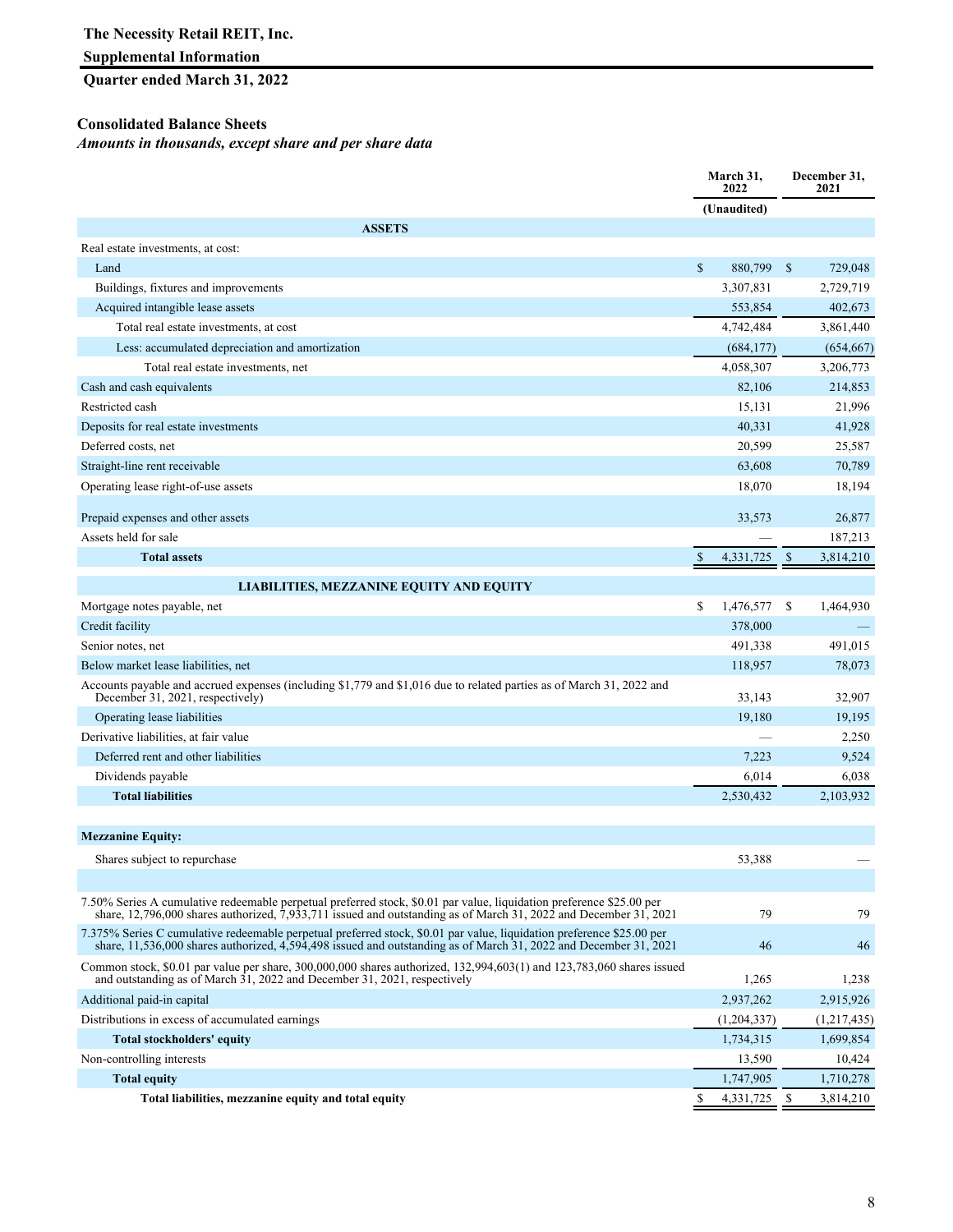——

**Quarter ended March 31, 2022 (Unaudited)**

#### **Consolidated Statements of Operations**

*Amounts in thousands, except share and per share data* 

|                                                                                        |                           |             |                           | <b>Three Months Ended</b> |                                      |              |               |                         |
|----------------------------------------------------------------------------------------|---------------------------|-------------|---------------------------|---------------------------|--------------------------------------|--------------|---------------|-------------------------|
|                                                                                        | March 31,<br>2022         |             |                           | December 31,<br>2021      | September 30,<br>2021<br>(Unaudited) |              |               | <b>June 30,</b><br>2021 |
|                                                                                        | (Unaudited)               |             | (Unaudited)               |                           |                                      |              |               | (Unaudited)             |
| <b>Revenue from tenants</b>                                                            | \$                        | 94,943      | $\boldsymbol{\mathsf{S}}$ | 82,477                    | $\boldsymbol{\mathsf{S}}$            | 91,915       | $\mathcal{S}$ | 81,577                  |
| <b>Operating expenses:</b>                                                             |                           |             |                           |                           |                                      |              |               |                         |
| Asset management fees to related party                                                 |                           | 7,826       |                           | 7,681                     |                                      | 9,880        |               | 7,922                   |
| Property operating expense                                                             |                           | 19,139      |                           | 15,279                    |                                      | 13,384       |               | 13,329                  |
| Impairment of real estate investments                                                  |                           | 5,942       |                           | 28,616                    |                                      | 4,554        |               | 91                      |
| Acquisition, transaction and other costs <sup>[1]</sup>                                |                           | 279         |                           | 774                       |                                      | 3,426        |               | 136                     |
| Equity-based compensation <sup>[2]</sup>                                               |                           | 3,498       |                           | 3,485                     |                                      | 4,149        |               | 5,283                   |
| General and administrative                                                             |                           | 6,833       |                           | 5,278                     |                                      | 5,589        |               | 3,540                   |
| Depreciation and amortization                                                          |                           | 37,688      |                           | 32,955                    |                                      | 32,762       |               | 32,428                  |
| Total operating expenses                                                               |                           | 81,205      |                           | 94,068                    |                                      | 73,744       |               | 62,729                  |
| Operating income (loss) before gain on sale<br>of real estate investments              |                           | 13,738      |                           | (11, 591)                 |                                      | 18,171       |               | 18,848                  |
| Gain on sale of real estate investments                                                |                           | 53,569      |                           | 3,982                     |                                      | 478          |               | 11                      |
| Operating income                                                                       |                           | 67,307      |                           | (7,609)                   |                                      | 18,649       |               | 18,859                  |
| Other (expense) income:                                                                |                           |             |                           |                           |                                      |              |               |                         |
| Interest expense                                                                       |                           | (23,740)    |                           | (22, 857)                 |                                      | (19, 232)    |               | (20, 361)               |
| Other income                                                                           |                           | 18          |                           | 29                        |                                      | 18           |               | 20                      |
| Gain (loss) on non-designated derivative                                               |                           | 2,250       |                           | (3,950)                   |                                      |              |               |                         |
| Total other expense, net                                                               |                           | (21, 472)   |                           | (26, 778)                 |                                      | (19,214)     |               | (20, 341)               |
| Net income (loss)                                                                      |                           | 45,835      |                           | (34, 387)                 |                                      | (565)        |               | (1, 482)                |
| Net (income) loss attributable to non-controlling<br>interests                         |                           | (64)        |                           | 5                         |                                      | (4)          |               | 2                       |
| Allocation for preferred stock                                                         |                           | (5,837)     |                           | (5,837)                   |                                      | (5,837)      |               | (5,925)                 |
| Net income (loss) attributable to common<br>stockholders                               | $\boldsymbol{\mathsf{s}}$ | 39,934      |                           | $(40,219)$ \$             |                                      | $(6,406)$ \$ |               | (7, 405)                |
| <b>Basic and Diluted Net Income (Loss) Per Share:</b>                                  |                           |             |                           |                           |                                      |              |               |                         |
| Net income (loss) per share attributable to common<br>stockholders — Basic and Diluted | S                         | 0.31        | <sup>S</sup>              | $(0.33)$ \$               |                                      | (0.06)       | - \$          | (0.07)                  |
| Weighted-average shares outstanding — Basic                                            |                           | 128,640,845 |                           | 123,220,597               |                                      | 118,862,852  |               | 110,898,056             |
| Weighted-average shares outstanding — Diluted                                          |                           | 130,048,111 |                           | 123,220,597               |                                      | 118,862,852  |               | 110,898,056             |

[1] For the three months ended March 31, 2022, December 31, 2021, September 30, 2021 and June 30, 2021, includes equity-based compensation expense related to the Company's restricted common shares of \$0.3 million, \$0.3 million, \$0.3 million and \$0.4 million, respectively.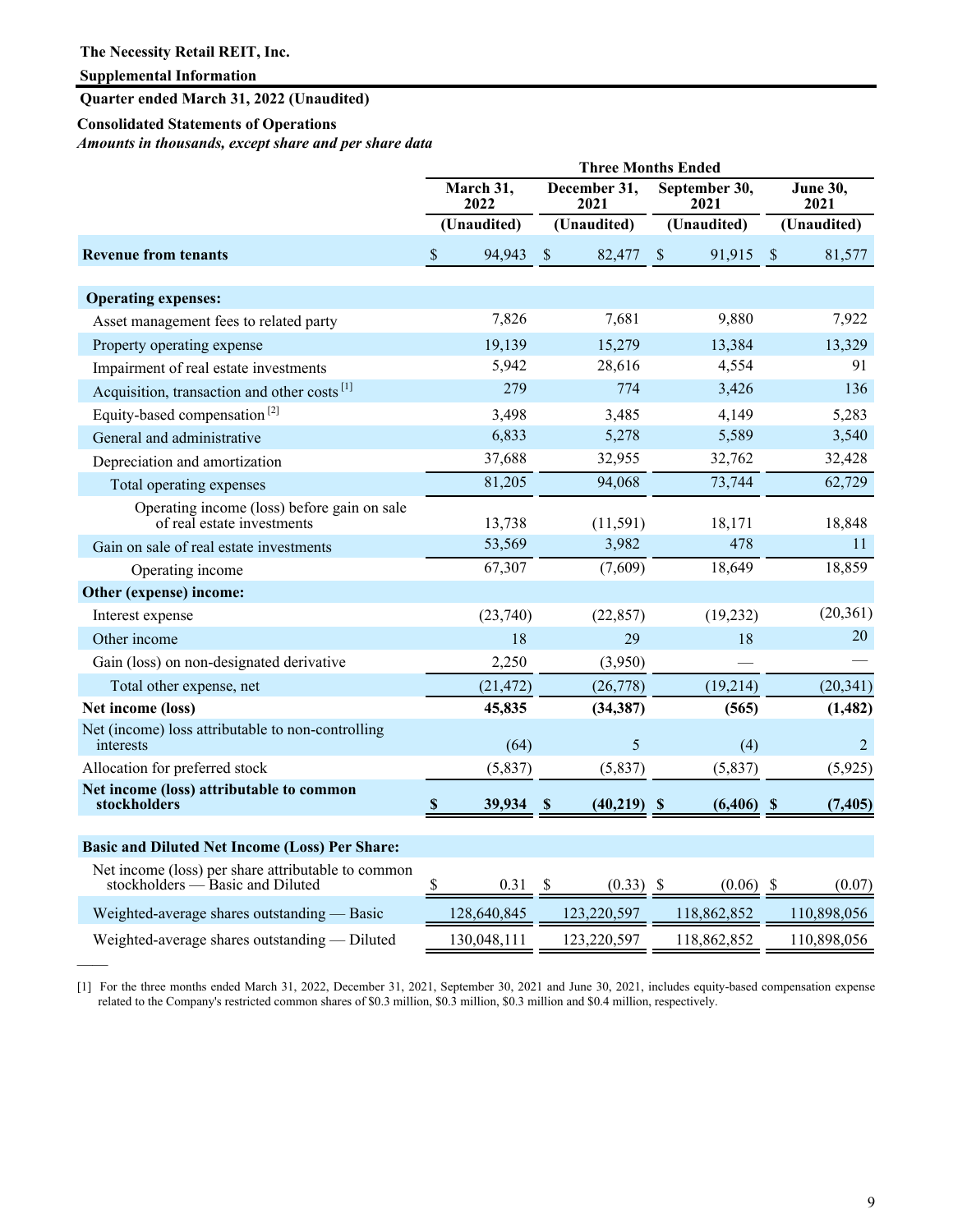## **Quarter ended March 31, 2022 (Unaudited)**

## **Non-GAAP Measures**

*Amounts in thousands*

——

|                                                                                 | <b>Three Months Ended</b> |             |             |                      |                         |               |                         |  |  |  |  |
|---------------------------------------------------------------------------------|---------------------------|-------------|-------------|----------------------|-------------------------|---------------|-------------------------|--|--|--|--|
|                                                                                 | March 31,<br>2022         |             |             | December 31,<br>2021 | September 30,<br>2021   |               | <b>June 30,</b><br>2021 |  |  |  |  |
|                                                                                 |                           | (Unaudited) |             | (Unaudited)          | (Unaudited)             |               | (Unaudited)             |  |  |  |  |
| <b>EBITDA:</b>                                                                  |                           |             |             |                      |                         |               |                         |  |  |  |  |
| Net income (loss)                                                               | \$                        | 45,835      | \$          | $(34,387)$ \$        | $(565)$ \$              |               | (1,482)                 |  |  |  |  |
| Depreciation and amortization                                                   |                           | 37,688      |             | 32,955               | 32,762                  |               | 32,428                  |  |  |  |  |
| Interest expense                                                                |                           | 23,740      |             | 22,857               | 19,232                  |               | 20,361                  |  |  |  |  |
| EBITDA <sup>[1]</sup>                                                           |                           | 107,263     |             | 21,425               | 51,429                  |               | 51,307                  |  |  |  |  |
| Impairment of real estate investments                                           |                           | 5,942       |             | 28,616               | 4,554                   |               | 91                      |  |  |  |  |
| Acquisition, transaction and other costs                                        |                           | 279         |             | 774                  | 3,426                   |               | 136                     |  |  |  |  |
| Equity-based compensation <sup>[2]</sup>                                        |                           | 3,498       |             | 3,485                | 4,149                   |               | 5,283                   |  |  |  |  |
| Gain on sale of real estate investments                                         |                           | (53, 569)   |             | (3,982)              | (478)                   |               | (11)                    |  |  |  |  |
| Other income                                                                    |                           | (18)        |             | (29)                 | (18)                    |               | (20)                    |  |  |  |  |
| (Gain) loss on non-designated derivatives                                       |                           | (2,250)     |             | 3,950                |                         |               |                         |  |  |  |  |
| Adjusted EBITDA <sup>[1]</sup>                                                  |                           | 61,145      |             | 54,239               | 63,062                  |               | 56,786                  |  |  |  |  |
| Asset management fees to related party                                          |                           | 7,826       |             | 7,681                | 9,880                   |               | 7,922                   |  |  |  |  |
| General and administrative                                                      |                           | 6,833       |             | 5,278                | 5,589                   |               | 3,540                   |  |  |  |  |
| $NOI$ <sup>[1]</sup>                                                            |                           | 75,804      |             | 67,198               | 78,531                  |               | 68,248                  |  |  |  |  |
| Amortization of market lease and other intangibles,<br>net                      |                           | (1,098)     |             | (1,175)              | (1, 474)                |               | (1,041)                 |  |  |  |  |
| Straight-line rent                                                              |                           | (1, 114)    |             | (1, 897)             | (1, 392)                |               | (1,759)                 |  |  |  |  |
| Cash NOI <sup>[1]</sup>                                                         | $\mathbf S$               | 73,592      | $\mathbf S$ | 64,126               | - \$<br>75,665          | <b>S</b>      | 65,448                  |  |  |  |  |
|                                                                                 |                           |             |             |                      |                         |               |                         |  |  |  |  |
| <b>Cash Paid for Interest:</b>                                                  |                           |             |             |                      |                         |               |                         |  |  |  |  |
| Interest expense                                                                | $\mathcal{S}$             | 23,740      | $\sqrt{\ }$ | 22,857               | $\mathcal{S}$<br>19,232 | $\mathcal{S}$ | 20,361                  |  |  |  |  |
| Amortization of deferred financing costs, net and<br>change in accrued interest |                           | (2,893)     |             | (4,743)              | (2,620)                 |               | (2,896)                 |  |  |  |  |
| Amortization of mortgage premiums and<br>(discounts) on borrowings, net         |                           | 13          |             | (4)                  | 328                     |               | 323                     |  |  |  |  |
| Total cash paid for interest                                                    | $\mathbf S$               | 20,860      | $\mathbf S$ | 18,110               | $\mathbf S$<br>16,940   | $\mathbf S$   | 17,788                  |  |  |  |  |

[1] For the three months ended March 31, 2022 and September 30, 2021 includes income from a lease termination fee of \$4.5 million and \$10.4 million, respectively, which is recorded in Revenue from tenants in the consolidated statements of operations.

[2] For the three months ended March 31, 2022, December 31, 2021, September 30, 2021 and June 30, 2021, includes equity-based compensation expense related to the Company's restricted common shares of \$0.3 million, \$0.3 million, \$0.3 million and \$0.4 million, respectively.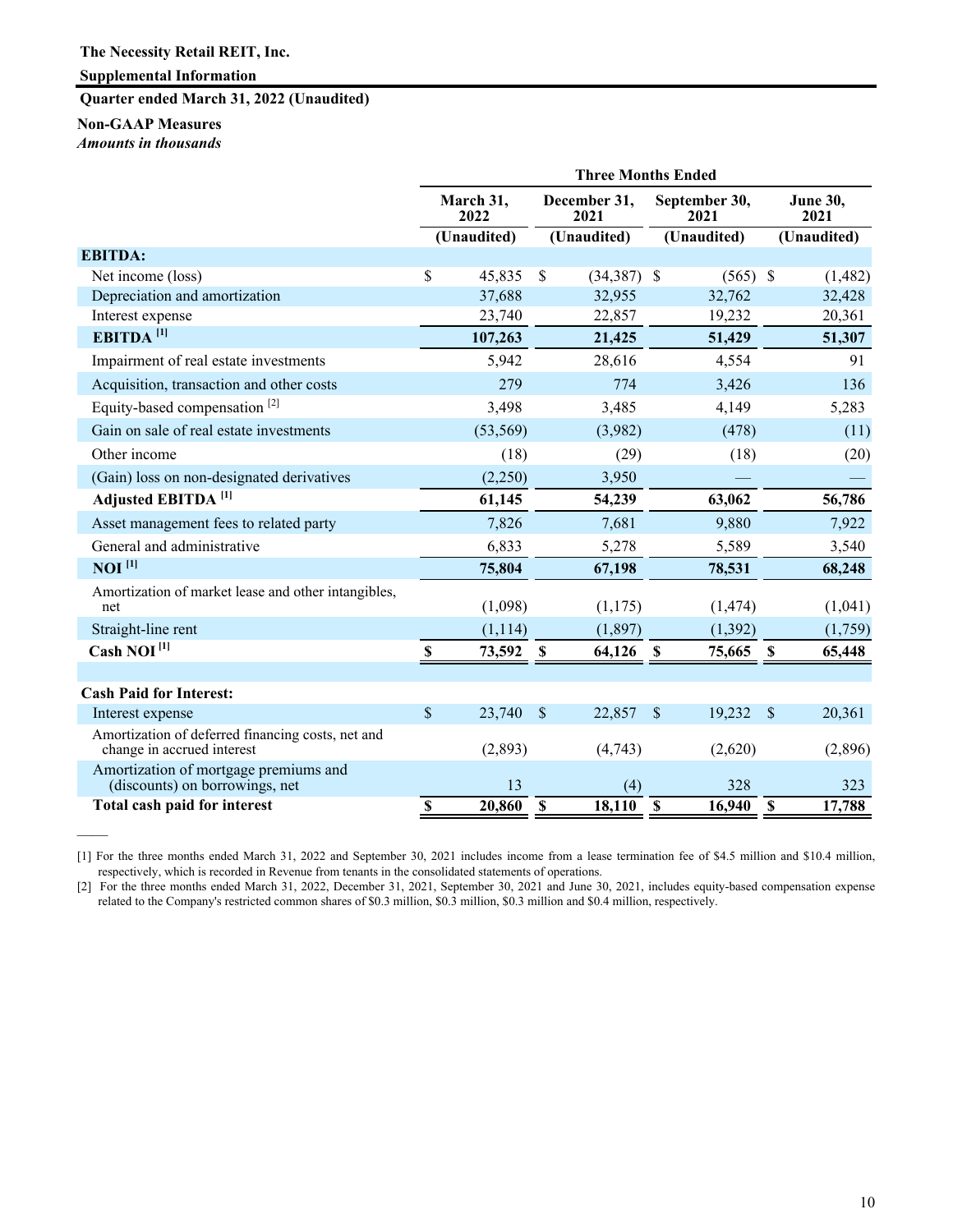## **Supplemental Information**

#### **Quarter ended March 31, 2022 (Unaudited)**

#### **Non-GAAP Measures**

——

*Amounts in thousands, except per share data*

|                                                                                      | <b>Three Months Ended</b> |                   |                      |                |                       |              |               |                         |
|--------------------------------------------------------------------------------------|---------------------------|-------------------|----------------------|----------------|-----------------------|--------------|---------------|-------------------------|
|                                                                                      |                           | March 31,<br>2022 | December 31,<br>2021 |                | September 30,<br>2021 |              |               | <b>June 30,</b><br>2021 |
|                                                                                      |                           | (Unaudited)       |                      | (Unaudited)    |                       | (Unaudited)  |               | (Unaudited)             |
| <b>Funds from operations (FFO):</b>                                                  |                           |                   |                      |                |                       |              |               |                         |
| Net income (loss) attributable to common stockholders (in accordance<br>with GAAP)   | \$                        | 39,934            | \$                   | $(40,219)$ \$  |                       | $(6,406)$ \$ |               | (7, 405)                |
| Impairment of real estate investments                                                |                           | 5,942             |                      | 28,616         |                       | 4,554        |               | 91                      |
| Depreciation and amortization                                                        |                           | 37,688            |                      | 32,955         |                       | 32,762       |               | 32,428                  |
| Gain on sale of real estate investments                                              |                           | (53, 569)         |                      | (3,982)        |                       | (478)        |               | (11)                    |
| Proportionate share of adjustments for non-controlling interest to arrive<br>at FFO  |                           | 13                |                      | 53             |                       | (150)        |               | (50)                    |
| FFO attributable to common stockholders [1]                                          |                           | 30,008            |                      | 17,423         |                       | 30,282       |               | 25,053                  |
| Acquisition, transaction and other costs <sup>[2]</sup>                              |                           | 279               |                      | 774            |                       | 3,426        |               | 136                     |
| Legal fees and expenses — COVID-19 lease disputes $^{[3]}$                           |                           | (8)               |                      | 200            |                       | 44           |               | 109                     |
| Amortization of market lease and other intangibles, net                              |                           | (1,098)           |                      | (1,175)        |                       | (1, 474)     |               | (1,041)                 |
| Straight-line rent                                                                   |                           | (1, 114)          |                      | (1, 897)       |                       | (1, 392)     |               | (1,759)                 |
| Straight-line rent (rent deferral agreements) <sup>[4]</sup>                         |                           | (442)             |                      | (694)          |                       | (876)        |               | (1, 124)                |
| Amortization of mortgage (premiums) and discounts on borrowings, net                 |                           | (13)              |                      | $\overline{4}$ |                       | (328)        |               | (323)                   |
| (Gain) loss non-designated derivatives $[5]$                                         |                           | (2,250)           |                      | 3,950          |                       |              |               |                         |
| Equity-based compensation <sup>[6]</sup>                                             |                           | 3,498             |                      | 3,485          |                       | 4,149        |               | 5,283                   |
| Amortization of deferred financing costs, net and change in accrued<br>interest      |                           | 2,893             |                      | 4,743          |                       | 2,620        |               | 2,896                   |
| Proportionate share of adjustments for non-controlling interest to arrive<br>at AFFO |                           | (2)               |                      | 3              |                       | (18)         |               | (6)                     |
| AFFO attributable to common stockholders <sup>[1]</sup>                              |                           | 31,751            | S                    | 26,816         | -S                    | 36,433       | -S            | 29,224                  |
| Weighted-average common shares outstanding                                           |                           | 130.048           |                      | 123,221        |                       | 118,863      |               | 110,898                 |
| Net income (loss) per share attributable to common stockholders —                    |                           |                   |                      |                |                       |              |               |                         |
| Basic and Diluted                                                                    | \$                        | 0.31              | $\mathcal{S}$        | $(0.33)$ \$    |                       | $(0.06)$ \$  |               | (0.07)                  |
| FFO per common share                                                                 | \$                        | 0.23              | S                    | 0.14           | S                     | 0.25         | <sup>\$</sup> | 0.23                    |
| AFFO per common share                                                                | \$                        | 0.24              | $\mathcal{S}$        | 0.22           | $\mathbb{S}$          | 0.31         | $\mathcal{S}$ | 0.26                    |
| Dividends declared on common stock                                                   | \$                        | 26,677            | \$                   | 26.245         | <sup>\$</sup>         | 25.190       | <sup>\$</sup> | 23,054                  |

[1] FFO and AFFO for the three months ended March 31, 2022 and September 30, 2021 includes income from a lease termination fee of \$4.5 million and \$10.4 million, respectively, which is recorded in Revenue from tenants in the consolidated statements of operations.

[2] Primarily includes prepayment costs incurred in connection with early debt extinguishment as well as litigation costs related to the Merger.

- [3] Reflects legal costs incurred related to disputes with tenants due to store closures or other challenges resulting from COVID-19. The tenants involved in these disputes had not recently defaulted on their rent and, prior to the second and third quarters of 2020, had recently exhibited a pattern of regular payment. Based on the tenants involved in these matters, their history of rent payments, and the impact of the pandemic on current economic conditions, the Company views these costs as COVID-19-related and separable from its ordinary general and administrative expenses related to tenant defaults. The Company engaged counsel in connection with these issues separate and distinct from counsel the Company typically engages for tenant defaults. The amount reflects what the Company believes to be only those incremental legal costs above what the Company typically incurs for tenant-related dispute issues. The Company may continue to incur these COVID-19 related legal costs in the future.
- [4] Represents amounts related to deferred rent pursuant to lease negotiations which qualify for FASB relief for which rent was deferred but not reduced. These amounts are included in the straight-line rent receivable on the Company's consolidated balance sheet but are considered to be earned revenue attributed to the current period for which rent was deferred for purposes of AFFO as they are expected to be collected. Accordingly, when the deferred amounts are collected, the amounts reduce AFFO. For rent abatements (including those qualified for FASB relief), where contractual rent has been reduced, the reduction is reflected over the remaining lease term for accounting purposes but represents a permanent reduction and the Company has, accordingly reduced its AFFO.
- [5] In the fourth quarter ended December 31, 2021, the Company recognized a charge \$4.0 million for the change in value of an embedded derivative (a 7.5% collar on the price of stock/units to be issued in connection with the CIM Portfolio Acquisition). Management does not consider this non-cash charge for an embedded derivative fair value adjustment in connection with this transaction to be capital in nature and it is not part of recurring operations. Accordingly, such charges are excluded for AFFO purposes.
- [6] Includes expense related to the amortization of the Company's restricted common shares and LTIP Units related to its multi-year outperformance agreements for all periods presented.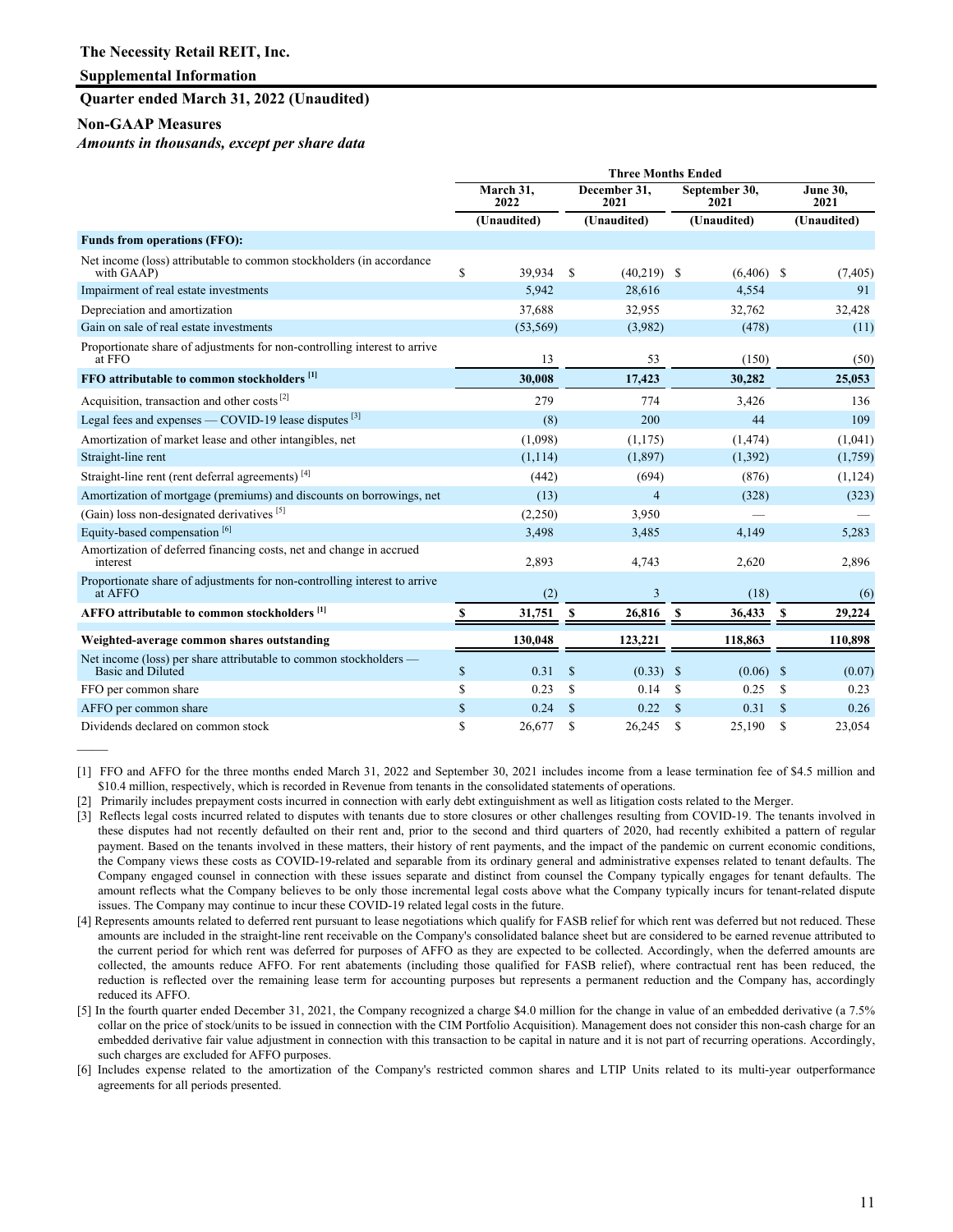**Quarter ended March 31, 2022 (Unaudited)**

## **Debt Overview**

*As of March 31, 2022*

——

*Amounts in thousands, except ratios and percentages* 

| <b>Year of Maturity</b>        | Number of<br><b>Encumbered</b><br><b>Properties</b> | Weighted-Average<br><b>Debt Maturity</b><br>$(Years)^{3}$ | Weighted-<br>Average Interest<br>Rate<br>$^{[3][4]}$ | <b>Total</b><br>Outstanding<br>Balance <sup>[5]</sup> <sup>e</sup> | Percent |
|--------------------------------|-----------------------------------------------------|-----------------------------------------------------------|------------------------------------------------------|--------------------------------------------------------------------|---------|
| <b>Non-Recourse Debt</b>       |                                                     |                                                           |                                                      |                                                                    |         |
| 2022 (remainder)               |                                                     |                                                           | $-$ % \$                                             | 2,797                                                              |         |
| 2023                           |                                                     | 1.4                                                       | 4.5 $%$                                              | 21,825                                                             |         |
| 2024                           |                                                     |                                                           | $-$ %                                                | 1,590                                                              |         |
| 2025                           | 365                                                 | 3.4                                                       | $3.8 \%$                                             | 707,808                                                            |         |
| 2026                           | 102                                                 | 4.1                                                       | 3.8 %                                                | 116,866                                                            |         |
| Thereafter                     | 319                                                 | 6.9                                                       | 3.8 %                                                | 662,375                                                            |         |
| <b>Total Non-Recourse Debt</b> | 787                                                 | 5.0                                                       | 3.8 $%$                                              | 1,513,261                                                          | 63 %    |
| Recourse Debt <sup>[1]</sup>   |                                                     |                                                           |                                                      |                                                                    |         |
| Credit Facility <sup>[2]</sup> |                                                     | 5                                                         | 2.2 %                                                | 378,000                                                            |         |
| <b>Senior Notes</b>            |                                                     | 6.5                                                       | 4.5 $%$                                              | 500,000                                                            |         |
| <b>Total Recourse Debt</b>     |                                                     | 5.9                                                       | $3.5\%$                                              | 878,000                                                            | $37 \%$ |
| <b>Total Debt</b>              |                                                     | 5.3                                                       | 3.7 $%$ \$                                           | 2,391,261                                                          | 100 %   |

[1] Recourse debt is debt that is guaranteed by the Company.

[2] The maturity date of the Company's credit facility is April 2022. The Company has the right to extend the maturity date to April 2023.

[3] Weighted based on the outstanding principal balance of the debt.

[4] As of March 31, 2022, the Company's total combined debt was 84.2% fixed rate and 15.8% floating rate.

[5] Excludes the effect of deferred financing costs, net and mortgage premiums and discounts.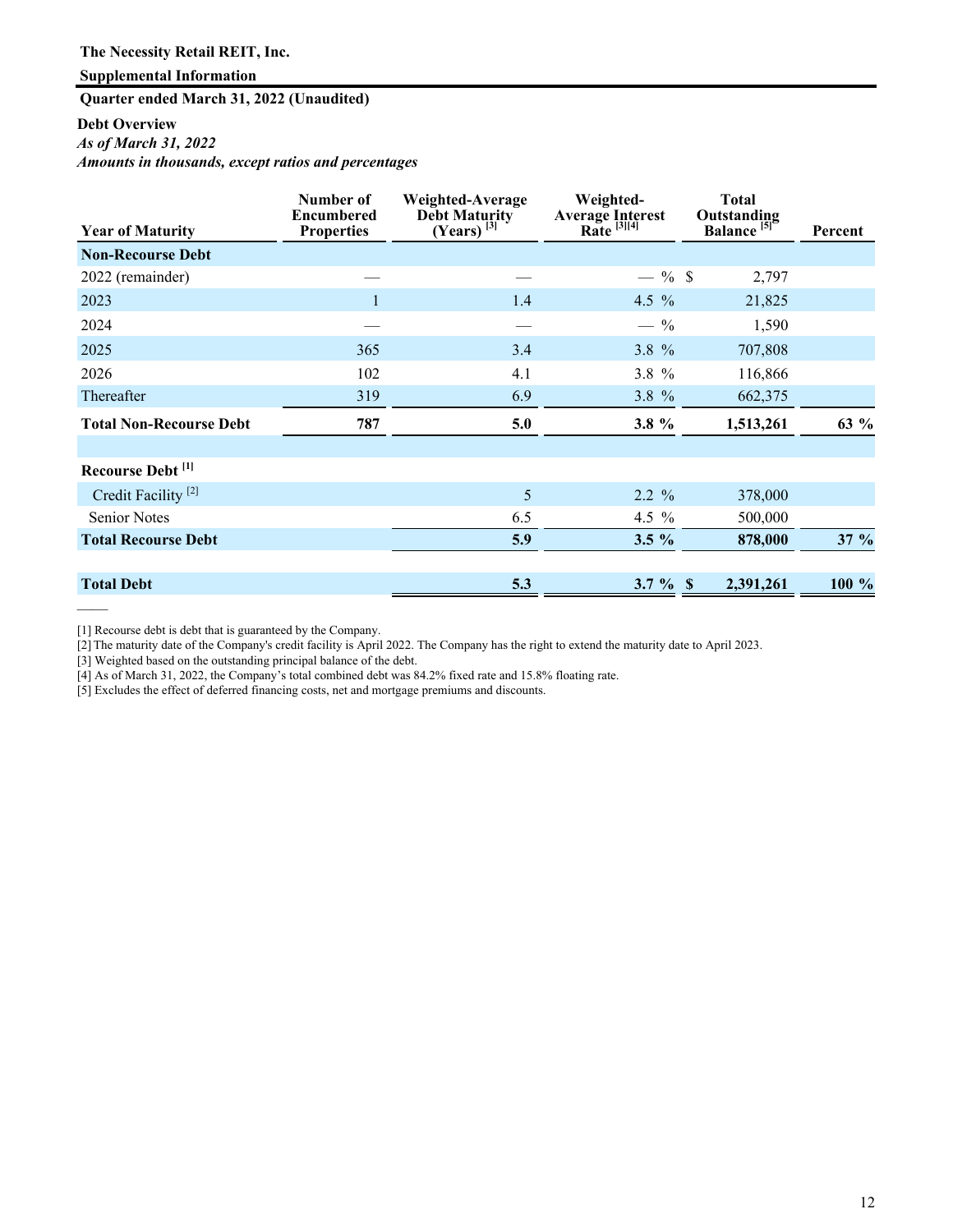**Quarter ended March 31, 2022 (Unaudited)**

**Future Minimum Base Lease Rents Due to the Company** *As of March 31, 2022 Amounts in thousands* 

|                  | <b>Future Minimum</b><br><b>Base Rent Payments</b> <sup>[1]</sup> |
|------------------|-------------------------------------------------------------------|
| 2022 (remainder) | 248,644                                                           |
| 2023             | 315,614                                                           |
| 2024             | 284,842                                                           |
| 2025             | 260,726                                                           |
| 2026             | 234,821                                                           |
| 2027             | 195,662                                                           |
| Thereafter       | 1,081,848                                                         |
| <b>Total</b>     | 2,622,157                                                         |
|                  |                                                                   |

[1] Represents future minimum base rent payments on a cash basis due to the Company over the next five years and thereafter. These amounts exclude contingent rent payments, as applicable, that may be collected from certain tenants based on provisions related to sales thresholds and increases in annual rent based on exceeding certain economic indexes among other items.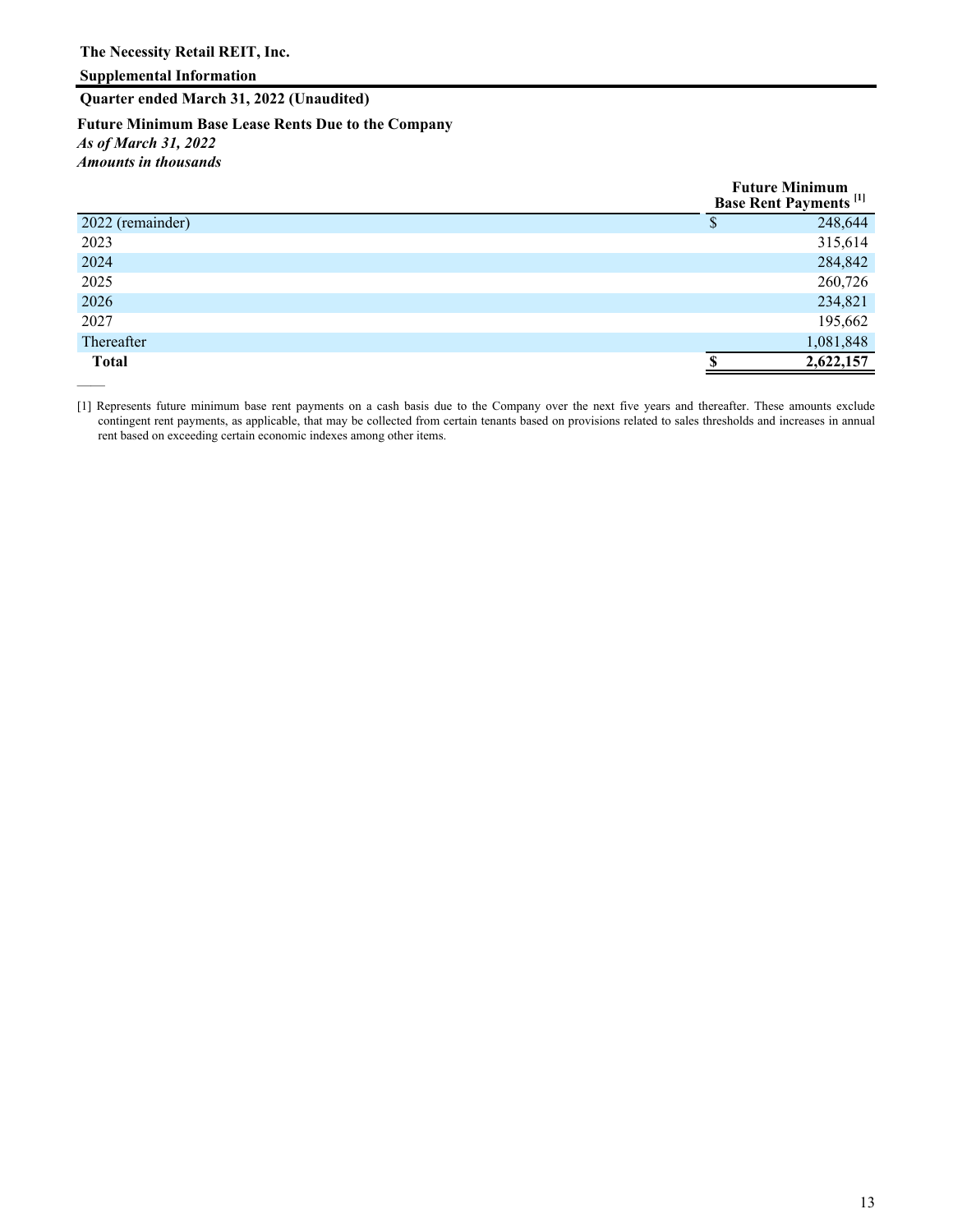**Quarter ended March 31, 2022 (Unaudited)**

**Top Ten Tenants (by annualized straight-line rent)** *As of March 31, 2022 Amounts in thousands, except percentages* 

|                                 |                                |                             |                                      |         |                           |                | Remaining                     |                                    |
|---------------------------------|--------------------------------|-----------------------------|--------------------------------------|---------|---------------------------|----------------|-------------------------------|------------------------------------|
| <b>Tenant / Lease Guarantor</b> | <b>Property</b><br><b>Type</b> | Tenant<br><b>Industry</b>   | Annualized<br>SL Rent <sup>[1]</sup> |         | <b>SL</b> Rent<br>Percent |                | <b>Lease</b><br>Term $^{[2]}$ | Investment<br>Grade <sup>[3]</sup> |
| <b>Truist Bank</b>              | Retail                         | <b>Retail Banking</b>       | $\mathbb{S}$                         | 14,905  |                           | $4\%$          | 7.2                           | Yes                                |
| Fresenius                       | Retail                         | Healthcare                  |                                      | 14,710  |                           | $4\%$          | 6.5                           | Yes                                |
| <b>Mountain Express</b>         | Retail                         | Gas/<br>Convenience         |                                      | 13,237  |                           | $4\frac{9}{6}$ | 16.4                          | No                                 |
| Americold                       | Distribution                   | Refrigerated<br>Warehousing |                                      | 12,720  |                           | $4\frac{9}{6}$ | 5.5                           | Yes                                |
| Stop & Shop                     | Retail                         | Grocery                     |                                      | 9,608   |                           | $3\frac{9}{6}$ | 4.6                           | Yes                                |
| Tenants $6 - 10$                | Various                        | Various                     |                                      | 40,000  | $12 \frac{9}{6}$          |                | 6.7                           | $3$ of $5 - Yes$                   |
| Subtotal                        |                                |                             |                                      | 105,180 | 29 %                      |                | 7.7                           |                                    |
|                                 |                                |                             |                                      |         |                           |                |                               |                                    |
| Remaining portfolio             |                                |                             |                                      | 240,760 | $71\%$                    |                |                               |                                    |
|                                 |                                |                             |                                      |         |                           |                |                               |                                    |
| <b>Total Portfolio</b>          |                                |                             |                                      | 345,940 | $100 \%$                  |                |                               |                                    |

[1] Calculated using the most recent available lease terms as of March 31, 2022.

[2] Based on straight-line rent as of March 31, 2022.

——

[3] The top ten tenants are 62.9% actual investment grade rated and 9.1% implied investment grade rated (see page 7 for definition of Investment Grade).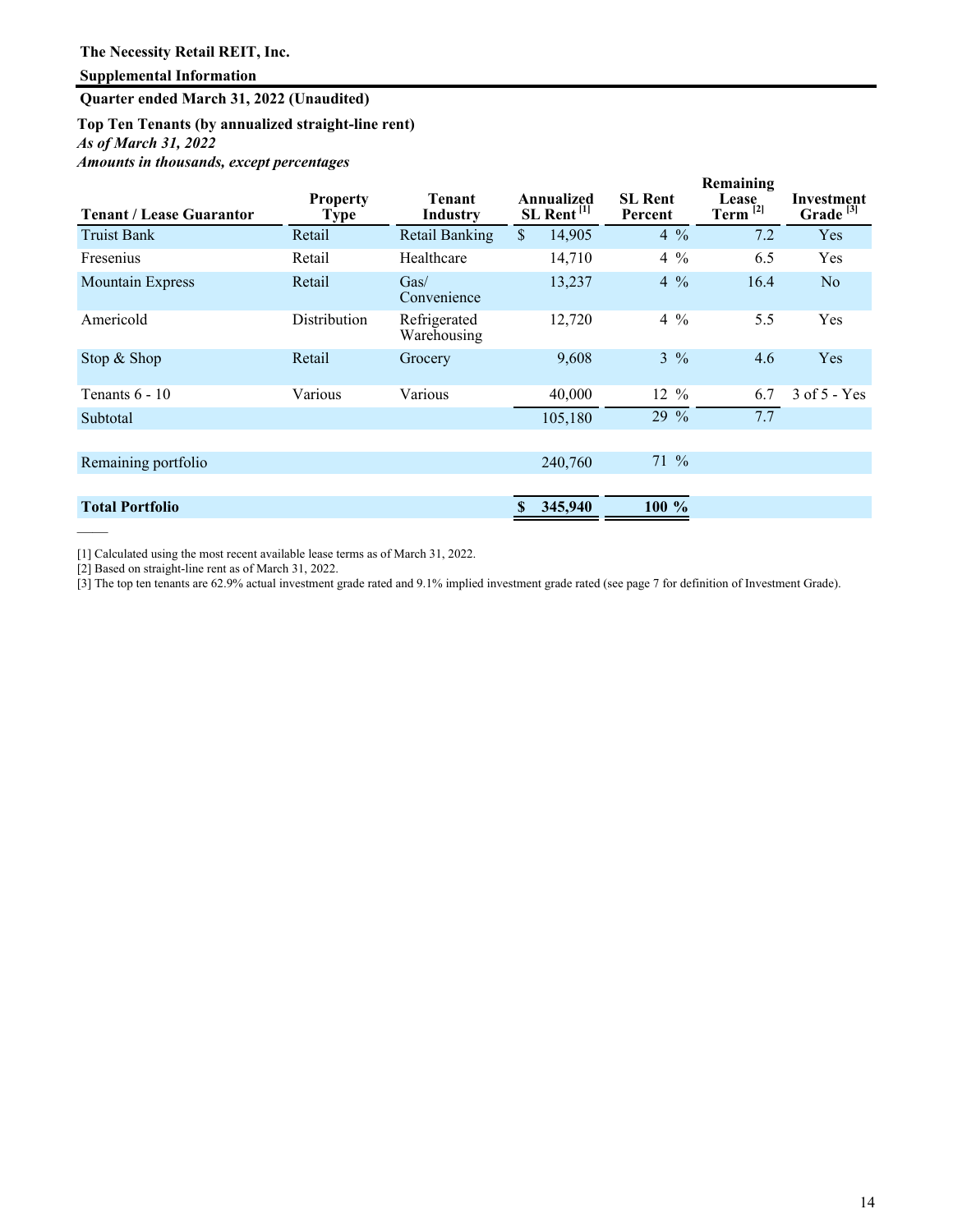**Supplemental Information**

——

**Quarter ended March 31, 2022 (Unaudited)**

## **Diversification by Property Type** *As of March 31, 2022 Amounts in thousands, except percentages*

|                                                | <b>Total Portfolio</b>                 |         |                           |                       |                    |  |  |
|------------------------------------------------|----------------------------------------|---------|---------------------------|-----------------------|--------------------|--|--|
| <b>Property Type</b>                           | Annualized<br>$SL$ Rent <sup>[1]</sup> |         | <b>SL Rent</b><br>Percent | <b>Square</b><br>Feet | Sq. ft.<br>Percent |  |  |
| Retail (including Power and Lifestyle Centers) | \$                                     | 310.816 | $90\%$                    | 20,837                | $79\%$             |  |  |
| Distribution                                   |                                        | 31.058  | $9\%$                     | 4.610                 | $18\%$             |  |  |
| Office                                         |                                        | 4.066   | $1\frac{9}{6}$            | 706                   | $3\frac{9}{6}$     |  |  |
| <b>Total</b>                                   |                                        | 345,940 | $100 \%$                  | 26,153                | $100 \%$           |  |  |

|                                                  | <b>Retail Properties</b> |                                        |                           |                                          |                    |  |  |
|--------------------------------------------------|--------------------------|----------------------------------------|---------------------------|------------------------------------------|--------------------|--|--|
| <b>Tenant Type</b>                               |                          | Annualized<br>$SL$ Rent <sup>[1]</sup> | <b>SL Rent</b><br>Percent | <b>Square</b><br>$\text{F}$ eet $^{[2]}$ | Sq. ft.<br>Percent |  |  |
| Single-Tenant:                                   |                          |                                        |                           |                                          |                    |  |  |
| Service-oriented <sup>[3]</sup>                  | \$                       | 123,805                                | 40 $\%$                   | 4,132                                    | $22\%$             |  |  |
| Traditional retail <sup>[4]</sup>                |                          | 26,538                                 | $9\%$                     | 2,616                                    | 14 $%$             |  |  |
| Multi-Tenant:                                    |                          |                                        |                           |                                          |                    |  |  |
| Experiential/e-commerce defensive <sup>[5]</sup> |                          | 72,237                                 | $23\%$                    | 4,590                                    | $24\%$             |  |  |
| Other traditional retail                         |                          | 88,236                                 | 28 %                      | 7,644                                    | 40 %               |  |  |
| <b>Total</b>                                     |                          | 310,816                                | $100 \%$                  | 18,982                                   | 100 %              |  |  |

[1] Calculated using the most recent available lease terms as of March 31, 2022.

[2] Represents total rentable square feet of retail properties occupied as of March 31, 2022.

[3] Includes single-tenant retail properties leased to tenants in the retail banking, restaurant, grocery, pharmacy, gas/convenience, fitness, healthcare, and auto services sectors.

[4] Includes single-tenant retail properties leased to tenants in the discount retail, home improvement, furniture, specialty retail, auto retail, sporting goods sectors, wireless/electronics, department stores and home improvement.

[5] Represents multi-tenant properties leased to tenants in the restaurant, discount retail, entertainment, salon/beauty, and grocery sectors, among others.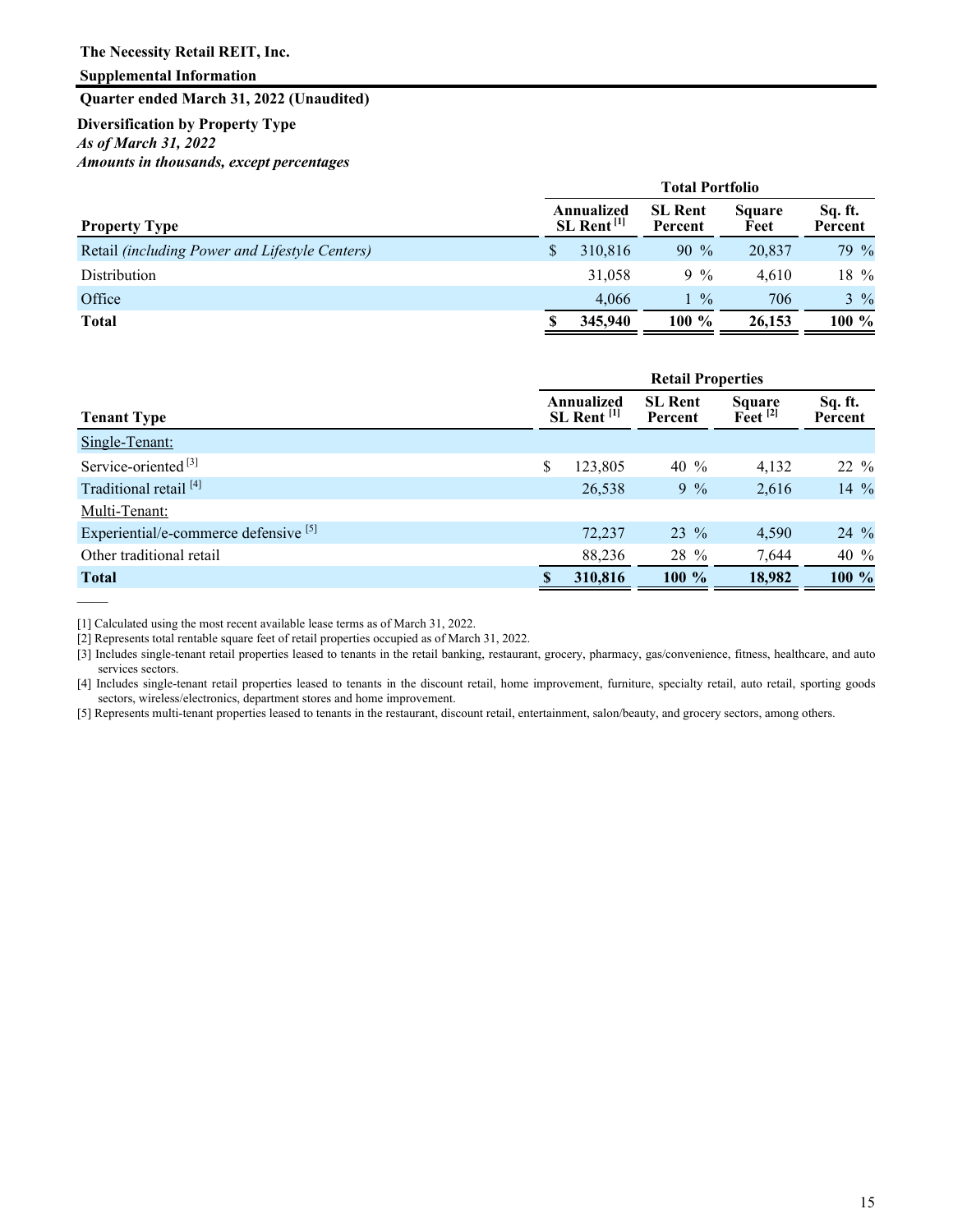**Quarter ended March 31, 2022 (Unaudited)**

## **Diversification by Geography**

*As of March 31, 2022*

*Amounts in thousands, except percentages* 

|                      | <b>Total Portfolio</b>               |         |                           |  |                    |                    |  |  |
|----------------------|--------------------------------------|---------|---------------------------|--|--------------------|--------------------|--|--|
| Region               | Annualized<br>SL Rent <sup>[1]</sup> |         | <b>SL Rent</b><br>Percent |  | <b>Square Feet</b> | Sq. ft.<br>Percent |  |  |
| Alabama              | $\overline{\mathcal{S}}$             | 14,574  | $4.2\frac{9}{6}$          |  | 1,407              | 5.2 %              |  |  |
| Alaska               |                                      | 409     | $0.1\%$                   |  | 9                  | $0.1\%$            |  |  |
| Arizona              |                                      | 352     | $0.1\%$                   |  | 22                 | $0.1\%$            |  |  |
| Arkansas             |                                      | 5,375   | $1.6\%$                   |  | 396                | $1.5\%$            |  |  |
| California           |                                      | 228     | $0.1\%$                   |  | 9                  | $0.1\%$            |  |  |
| Colorado             |                                      | 776     | $0.2\%$                   |  | 52                 | 0.2 %              |  |  |
| Connecticut          |                                      | 1,801   | $0.5\%$                   |  | 98                 | $0.4\%$            |  |  |
| Delaware             |                                      | 176     | $0.1\%$                   |  | 5                  | $0.1\%$            |  |  |
| District of Columbia |                                      | 236     | $0.1 \%$                  |  | $\overline{4}$     | $0.1\%$            |  |  |
| Florida              |                                      | 23,899  | 7.0%                      |  | 1,542              | $5.8\%$            |  |  |
| Georgia              |                                      | 33,532  | 9.7 %                     |  | 2,142              | 8.0 %              |  |  |
| Idaho                |                                      | 331     | $0.1\%$                   |  | 14                 | $0.1\%$            |  |  |
| Illinois             |                                      | 17,859  | 5.2 %                     |  | 1,586              | 6.0 %              |  |  |
| Indiana              |                                      | 8,607   | $2.5\%$                   |  | 806                | 3.1 %              |  |  |
| Iowa                 |                                      | 2,662   | $0.8\%$                   |  | 166                | $0.6\%$            |  |  |
| Kansas               |                                      | 5,622   | $1.6\%$                   |  | 397                | $1.5\%$            |  |  |
| Kentucky             |                                      | 16,844  | 4.9 %                     |  | 1,194              | 4.6 %              |  |  |
| Louisiana            |                                      | 11,015  | $3.2 \%$                  |  | 756                | $2.9\%$            |  |  |
| Maine                |                                      | 349     | $0.1 \%$                  |  | 27                 | $0.1\%$            |  |  |
| Maryland             |                                      | 4,495   | $1.3\%$                   |  | 305                | $1.2 \%$           |  |  |
| Massachusetts        |                                      | 13,480  | 3.9%                      |  | 1,326              | 5.1 %              |  |  |
| Michigan             |                                      | 11,237  | $3.3\%$                   |  | 637                | $2.4\%$            |  |  |
| Minnesota            |                                      | 10,743  | $3.1 \%$                  |  | 761                | 2.9%               |  |  |
| Mississippi          |                                      | 5,821   | $1.7\%$                   |  | 252                | 1.0%               |  |  |
| Missouri             |                                      | 5,932   | $1.7\%$                   |  | 493                | 1.9 %              |  |  |
| Montana              |                                      | 1,184   | $0.3\%$                   |  | 42                 | 0.2 %              |  |  |
| Nebraska             |                                      | 495     | $0.1\%$                   |  | 12                 | $-$ %              |  |  |
| Nevada               |                                      | 6,896   | $2.0\%$                   |  | 408                | 1.6 $%$            |  |  |
| New Hampshire        |                                      | 127     | $-$ %                     |  | 6                  | $0.1\%$            |  |  |
| New Jersey           |                                      | 1,512   | $0.4\%$                   |  | 81                 | $0.4\%$            |  |  |
| New Mexico           |                                      | 5,118   | $1.3\%$                   |  | 369                | 1.4 $%$            |  |  |
| New York             |                                      | 3,408   | $1.0\%$                   |  | 295                | $1.1\%$            |  |  |
| North Carolina       |                                      | 23,513  | 6.9%                      |  | 1,999              | $7.5\%$            |  |  |
| North Dakota         |                                      | 1,222   | $0.4\%$                   |  | 170                | $0.7\%$            |  |  |
| Ohio                 |                                      | 22,583  | $6.6\%$                   |  | 1,482              | 5.7 %              |  |  |
| Oklahoma             |                                      | 12,807  | 3.7 %                     |  | 1,070              | 4.1 %              |  |  |
| Pennsylvania         |                                      | 13,202  | 3.8 %                     |  | 893                | 3.4%               |  |  |
| Rhode Island         |                                      | 2,495   | $0.7 \%$                  |  | 156                | $0.6\%$            |  |  |
| South Carolina       |                                      | 17,095  | 4.9 %                     |  | 1,690              | $6.4\%$            |  |  |
| South Dakota         |                                      | 339     | $0.1~\%$                  |  | 47                 | 0.2 %              |  |  |
| Tennessee            |                                      | 4,197   | $1.2 \%$                  |  | 226                | $0.9\%$            |  |  |
| Texas                |                                      | 18,504  | 5.3 %                     |  | 1,299              | 5.0 %              |  |  |
| Utah                 |                                      | 1,087   | $0.3\%$                   |  | 41                 | 0.2 %              |  |  |
| Vermont              |                                      | 84      | $0.1~\%$                  |  | 22                 | $0.1\%$            |  |  |
| Virginia             |                                      | 3,629   | $1.1\%$                   |  | 209                | $0.8\,%$           |  |  |
| West Virginia        |                                      | 3,197   | $0.9 \%$                  |  | 271                | $1.0 \%$           |  |  |
| Wisconsin            |                                      | 5,573   | 1.4 $%$                   |  | 893                | 3.4 %              |  |  |
| Wyoming              |                                      | 1,318   | $0.4\%$                   |  | 66                 | 0.2 %              |  |  |
| <b>Total</b>         | $\overline{\mathbf{s}}$              | 345,940 | $100\%$                   |  | 26,153             | $100\%$            |  |  |

[1] Calculated using the most recent available lease terms as of March 31, 2022.